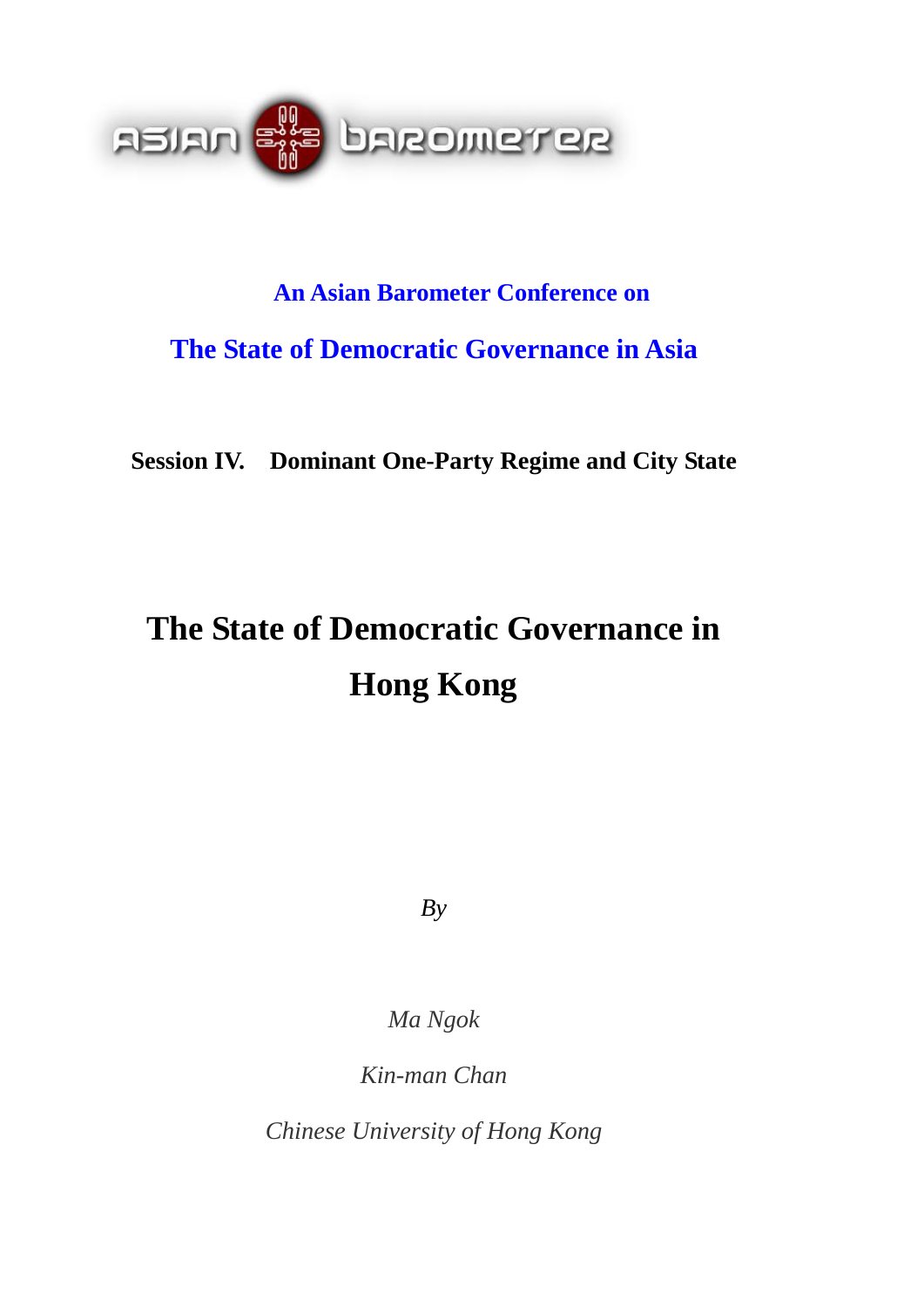**Asian Barometer—Hong Kong Report** 

**By MA Ngok, Department of Government and Public Administration, Chinese University of Hong Kong (852)-2609 7483 Email: [mangok@cuhk.edu.hk](mailto:mangok@cuhk.edu.hk)**

**AND** 

**CHAN Kin-man, Department of Sociology Chinese University of Hong Kong (852)-2609 6610 Email: kmchan@cuhk.edu.hk** 

**June 2008**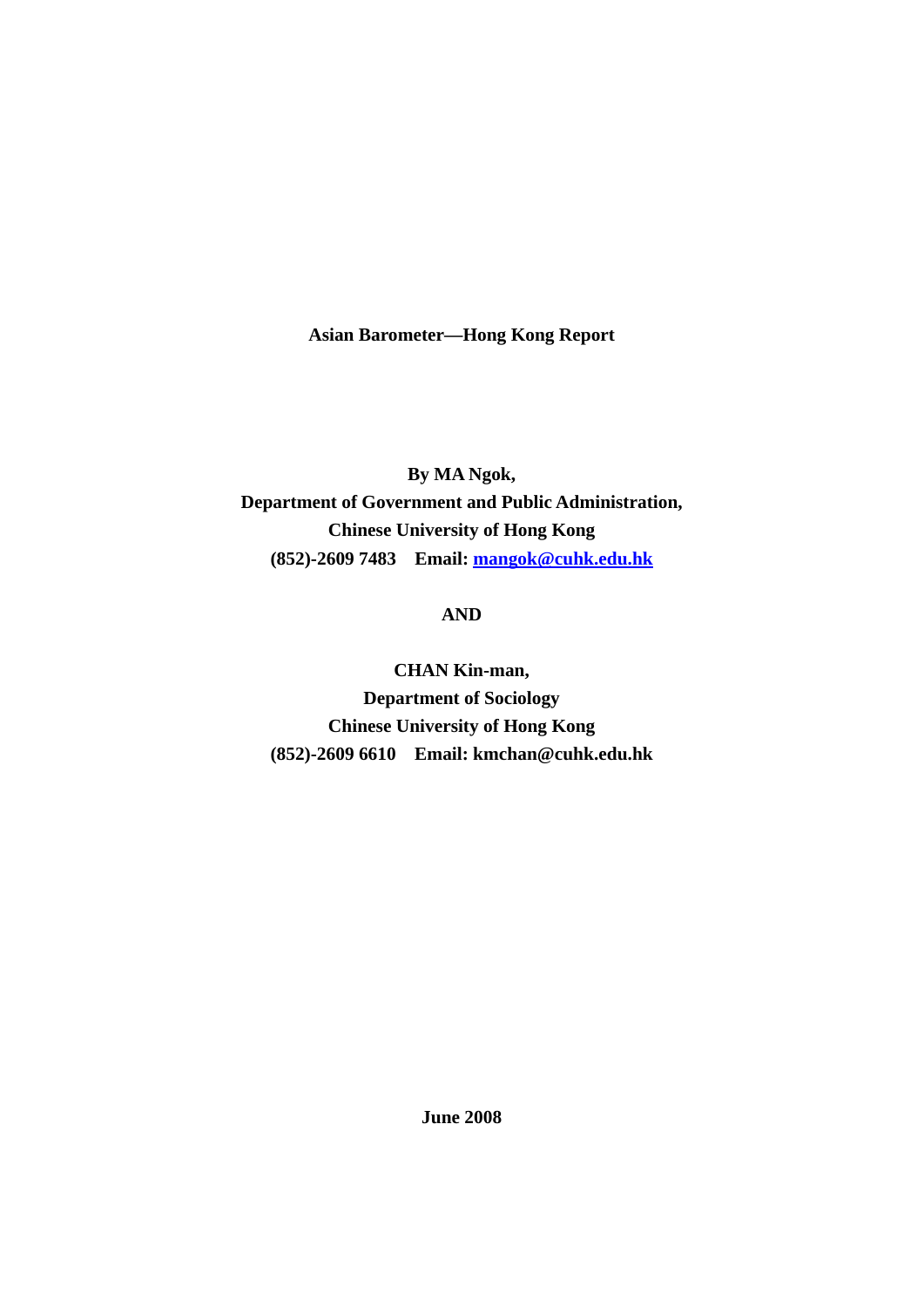#### **Introduction and Summary**

 Hong Kong started its gradual democratization in the 1980s, and had remained only partially democratic for more than 20 years, with the government still not popularly-elected by 2008. However, the Asian Barometer 2007 survey of Hong Kong showed that the Hong Kong public gives a high evaluation on various aspects of performance in governance: including rule of law, control of corruption, protection of freedom, and believe that the system is largely fair and equal. The Hong Kong public also has reasonable confidence in the government's power being in check, and in the responsiveness of the government. This ability of the Hong Kong government to deliver "democratic" political goods without being democratically-elected leads to a general contentment with the current non-elected regime, dampening the drive for full democracy.

 On the other hand, compared to other Asian cases, Hong Kong showed a remarkably low level of political efficacy and political participation. Despite recent mobilizations for democracy, many Hong Kong people remained "attentive spectators". The political interest or support for democratic values are not too low if compared with other Asian countries, at least as reflected from the survey, but the level of electoral participation is dismal. This should have a lot to do with a general contentment with the current political situation, a pragmatic acceptance of Beijing's control, and lack of success of previous movements. A combination of positive evaluation of government performance, especially in the realm of rule of law and freedom, and low efficacy and participation mean that the Hong Kong people can accept the current state of slow development of democracy, and are not too strongly urged to mobilize to change the status quo. This enables Hong Kong to remain a partial democracy for an extended period of time.

#### **Historical Background**

 The British colony of Hong Kong had its all-powerful Governor appointed from London, and the whole legislature (the Legislative Council, Legco) appointed by the Governor before 1985. In the early postwar years, the colonial government adopted a quite high-handed attitude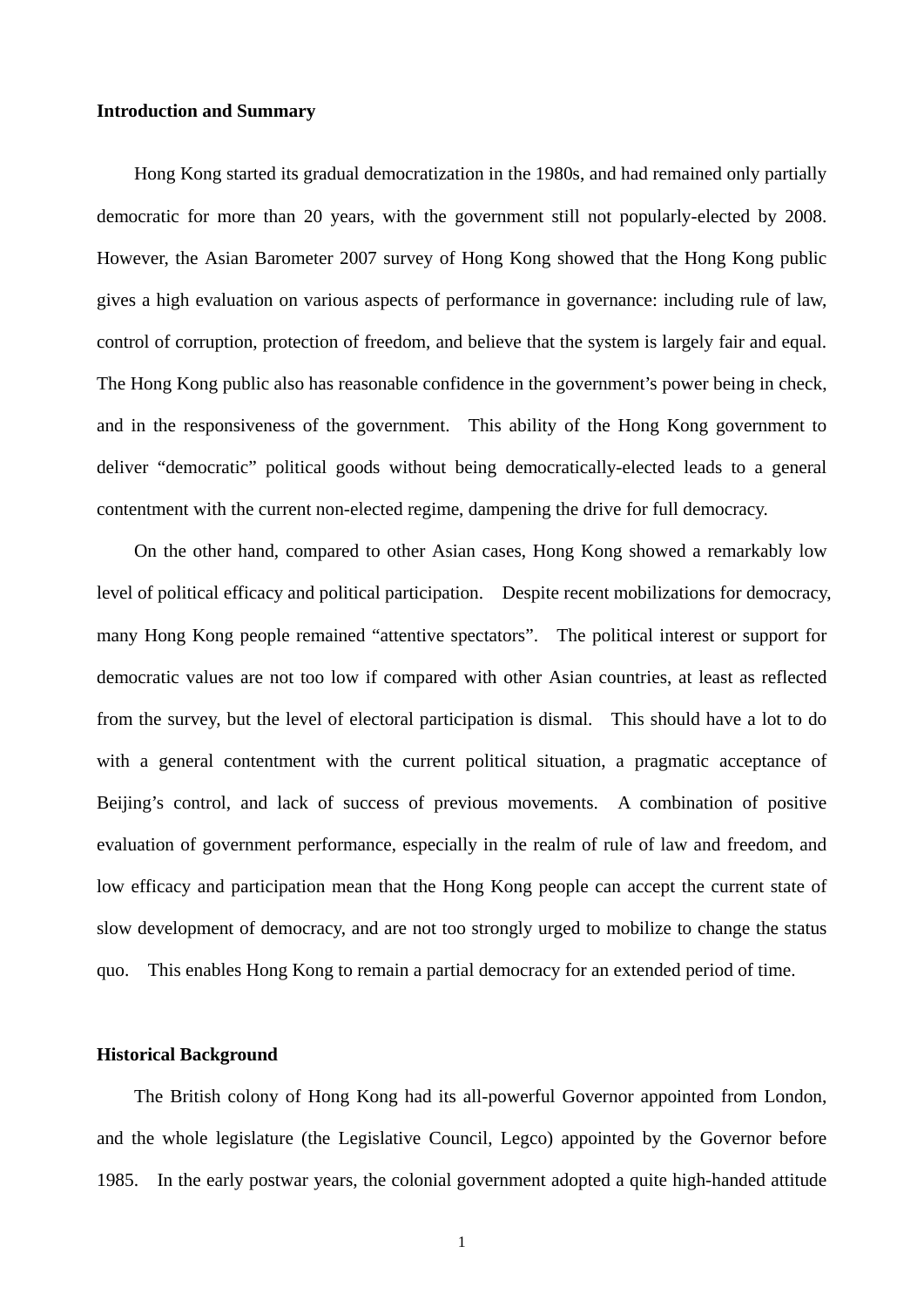towards dissidence and social movements. The process of liberalization started in the 1970s, as civil liberties gradually improved and the non-elected government showed more respect public opinion, allow much better freedom of speech and press and social protests. Partial democratization started after the signing of the Sino-British Joint Declaration in 1984, which promised repatriation of Hong Kong to Chinese sovereignty in 1997. The Joint Declaration stipulated that the post-1997 legislature "will be constituted by elections" and the Chief Executive (CE) will be appointed by the Chinese government "on the basis of the results of elections or consultations to be held locally."

 The colonial government began to introduce partial elections into the legislature in 1985, when 12 Legco seats were elected by functional constituencies (FCs) and another 12 elected by district or municipal councilors. The FCs represent the most powerful business and professional groups, with a very limited franchise of a small percentage of the population. Government officials or appointees made up the remaining 33 seats of the 57-member Legco in 1985. The proportion of appointed and official seats gradually decreased afterwards, but the executive branch remained non-elected until 1997. In 1991, popular elections were introduced to the Legco for the first time, with 18 members or about 30% of Legco elected by universal suffrage with a double-seat plurality formula. The rest of the Legco had 21 seats elected by FCs, 17 appointed by the Governor, and three government officials.

 Since the 1980s, democratization in Hong Kong was shaped by a three-way struggle between Britain, China and the Hong Kong forces. Before 1985, Britain had thought she could push democratization during decolonization, just as they did in other former colonies. This was echoed by a burgeoning local democracy movement, as a new locally-born middle class pushed for more progressive democratization before and after 1997. Beijing was always skeptical about full democracy in Hong Kong, and made explicit that political reform before 1997 had to get China's consent. Reluctant to antagonize China, Britain delayed democratization in Hong Kong before the 1990s. However, the Tiananmen crackdown in 1989 tarnished China's international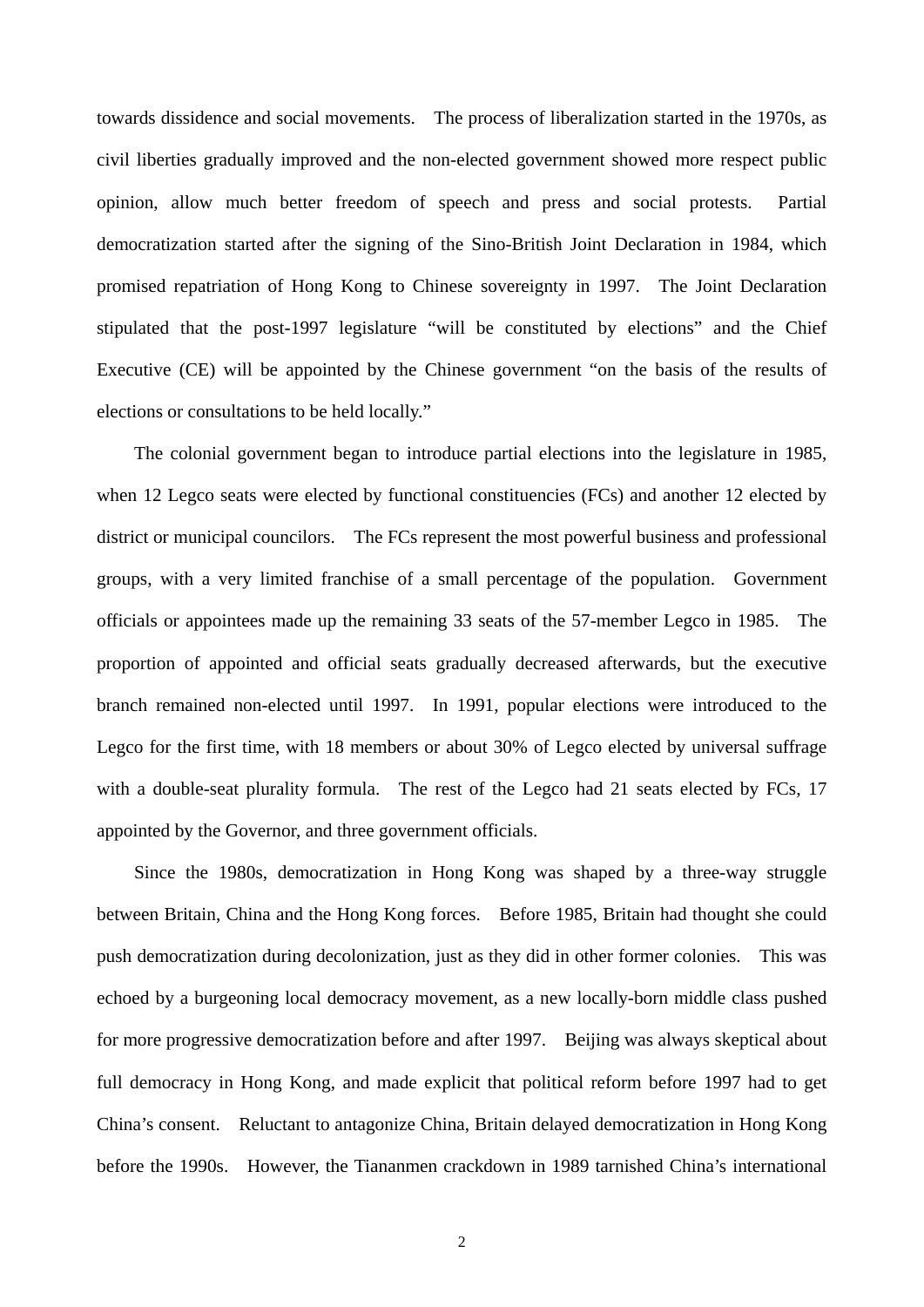image, creating pressure on the Tory government to offer more protection to the Hong Kong people after 1997. Chris Patten was appointed the last Governor in 1992, who proposed a more progressive reform package for the 1995 Legco election. Patten's proposal extended the franchise of the FCs from about 160,000 professionals and corporations to 2.7 million of working adults, divided by occupation into different "functional" constituencies. It also proposed to use the first-past-the-post (FPTP) system to elect the 20 popularly-elected seats in 1995. The Chinese government was furious that they were not consulted about the reforms beforehand, and was concerned that the FPTP formula and the widened franchise would benefit the more popular pro-democracy parties. Subsequent negotiations about the reforms broke off; Britain pushed ahead and ran the 1995 elections according to the Patten formula. The electoral formula allowed the democrats to win about half of the 60 seats, allowing them to effect some government policy changes in the years 1995-97.

Beijing's response was to declare the Patten proposal unconstitutional, and formed its own Provisional Legco, elected by an appointed Selection Committee, which served from July 1997 to May 1998. The Provisional Legco changed the electoral rules for the Legco after 1997. Most of the 2.7 million working population was again disenfranchised in the FCs after 1997, with voting rights reserved to corporations and professionals only. The electoral formula of the popular election component was changed to proportional representation. The net effect of the changes was to reduce the number of seats that the more popular pro-democracy parties can win in the Legco elections. With the pro-democracy groups unable to win support from the usually conservative business corporations, the democrats have had limited success in the post-1997 FCs. Despite getting on average 60% of the popular votes in the three Legco elections after 1997, the pro-democracy groups were reduced to a minority in the Legco, with about 40% of the seats over the years.

The post-1997 constitutional structure of Hong Kong was stipulated by the Basic Law, the mini-constitution of Hong Kong, drafted by a committee appointed by Beijing in 1985. Under the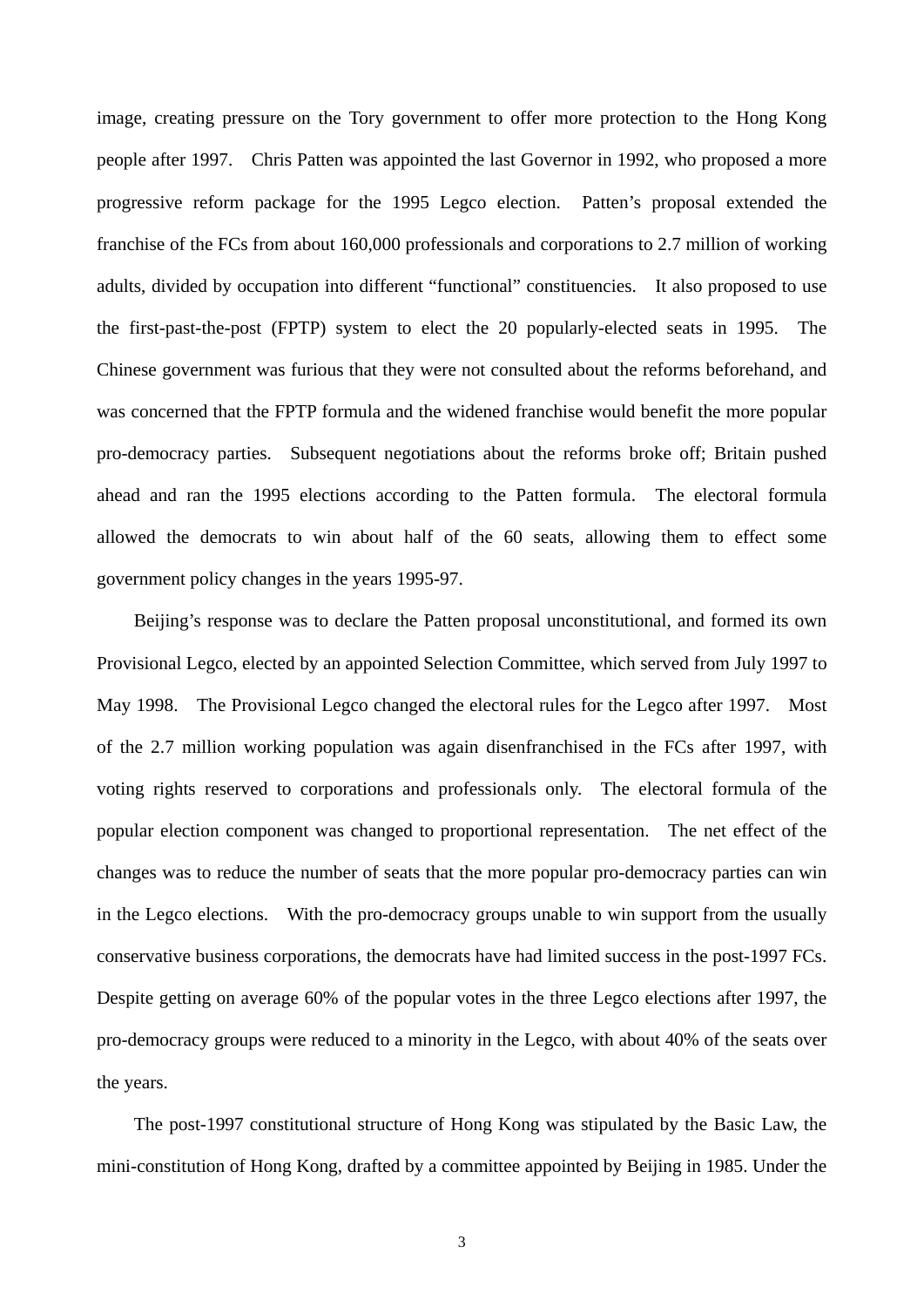Basic Law, the proportion of popularly-elected Legco seats increases gradually from one-third in 1998 to one-half to 2004. (See Table 1) The Chief Executive is elected by an 800-member Election Committee which represents mostly the major business groups and professional elites. Many of the Election Committee members, however, were under heavy influence of Beijing, making it a *de facto* appointment from Beijing. The Basic Law, however, promises that the Chief Executive (CE) and the whole Legco will ultimately be elected by universal suffrage, but offers no exact timetable. Annex I and II of the Basic Law specify the electoral methods of the CE and the Legco up until 2007/08. Changes to the current electoral methods require the support of the CE and two-third majority of the Legco, and the final approval of the Central Government.

#### Table 1 about here

 Since 1985, Hong Kong has been a semi-democracy. Only the Legco is partially popularly elected, but the Hong Kong people enjoy a high level of personal and economic freedoms. Democratization has been very gradual, always in a stop-and-go manner, decided by iterated bargaining between major players. The issue of democratization has been the dominant political cleavage in Hong Kong since the 1980s. For years, the pro-democracy opposition in Hong Kong has been demanding a faster transition to full democracy. This was thwarted by intransigence of Beijing and opposition of local conservatives including the business elites and the pro-Beijing political groups. In almost every election, the issue of democratization was the most dominant campaign issue, with political parties divided along the pro-democracy/ conservative cleavage.

Economic downturn, unsatisfactory government performance after 1997, and the impending enactment of a national security legislation that was widely perceived to be threatening Hong Kong's long-cherished freedom, drove 500,000 or about 1/10 of the Hong Kong adult population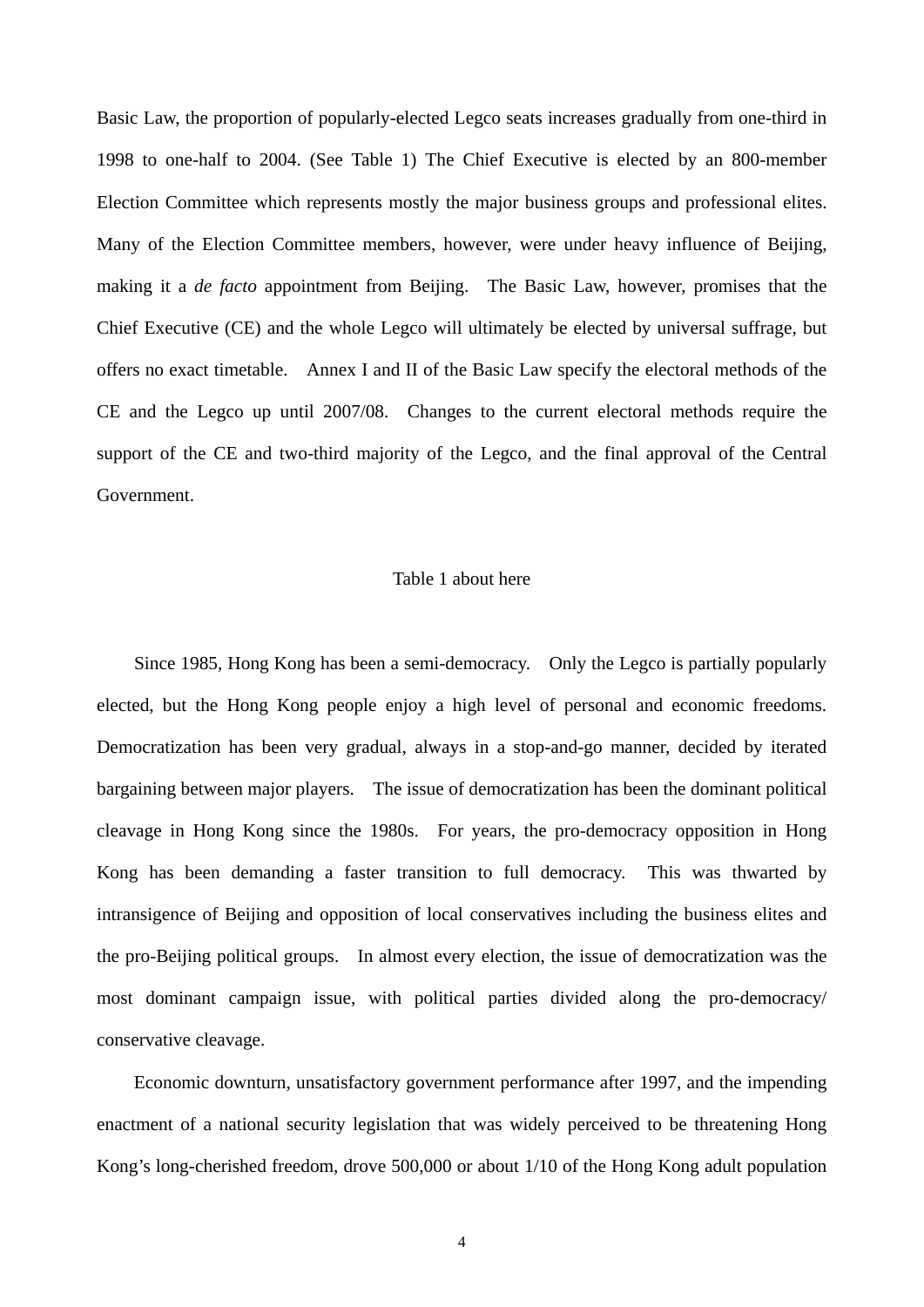onto the streets on July 1, 2003. The rally was a major boost to the democrats, who claimed that full democracy can improve governance and better protect freedom and rule of law in Hong Kong. The democrats wasted no time in pushing universal suffrage for CE in 2007 and for the whole Legco in 2008. In 2003 to 2005, the annual July 1 rallies in support for democratic reform drew crowds of hundreds of thousands. The rebirth of the democracy movement invited direct intervention from Beijing. In April 2004, the Standing Committee of the National People's Congress (NPCSC) ruled that the 2007 CE cannot be popularly elected, and the proportion of Legco members elected popularly cannot be changed. Mobilizations and repeated lobbying from the democrats continued after 2004. In December 2007, the NPCSC ruled that while the 2012 CE cannot be popularly elected, the 2017 CE "can be popularly elected." The NPCSC also ruled that the proportion of popular seats in the 2012 Legco cannot be changed, but the Legco can be fully elected by as early as 2020. The democrats doubt if these would eventually be delivered, and suspect that Beijing will still try to control the nomination of CE before the candidates are put to popular vote in 2017. The debate and struggle for democratization in Hong Kong will drag on for some time.

#### **Socio-Political Profile of Hong Kong**

 $\overline{a}$ 

 Table 2 compares selected indicators of Hong Kong with those of other countries in East Asia. It shows that while Hong Kong is economically much more affluent than average East Asia countries, its income distribution is much more unequal. The Freedom House indices showed a gap between the civil liberties index (2) and the political rights index (5). This testifies to the claim that Hong Kong is a "liberal autocracy" with a high level of civil liberties but a non-elected government.<sup>[1](#page-6-0)</sup> When it comes to governance indicators, Hong Kong has a much higher score than most of East Asia, with the exception of maybe only Japan and occasionally Singapore. Most of the governance indicators of Hong Kong rank in top 10% in

<span id="page-6-0"></span><sup>&</sup>lt;sup>1</sup> Kuan Hsin-chi and Lau Siu-kai, "Between Liberal Autocracy and Democracy: Democratic Legitimacy in Hong Kong," *Democratization* 9, 4 (Winter 2002): 58-76.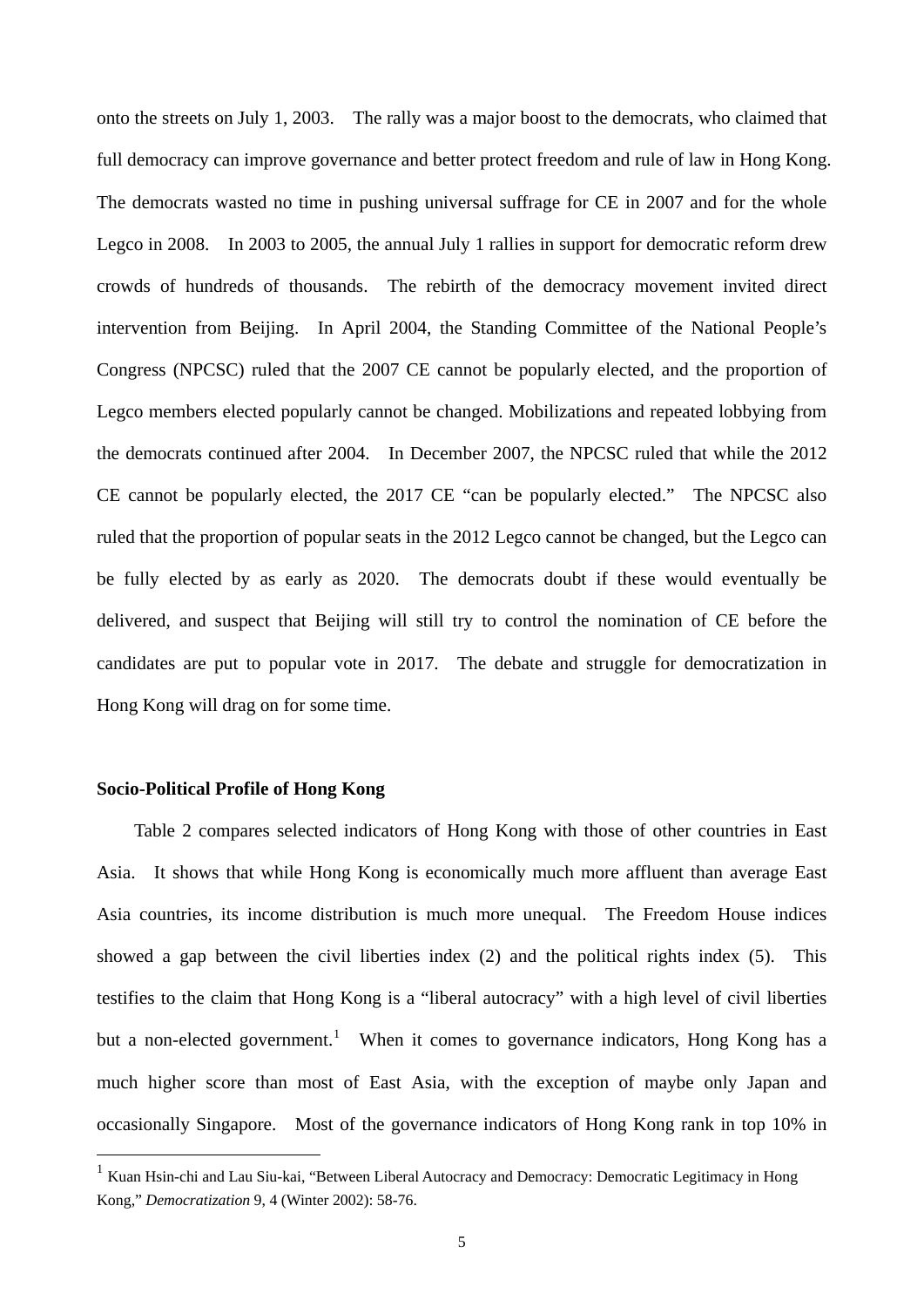East Asia, showing that Hong Kong has a high level of civil liberties, rule of law, effectiveness and accountability and have a low level of corruption if compared with other East Asian countries. Political right, however, as the government is still non-elected, lags behind other less-economically-developed countries in the region.

Table 2 about here

#### **The ABS Survey**

 $\overline{a}$ 

#### *Sampling and Fieldwork*

 The Asian Barometer Survey Hong Kong was conducted in September to December 2007 by a territory-wide household survey. The target population is Hong Kong Chinese aged 18 or above.<sup>[2](#page-7-0)</sup> The list of interviewee addresses was obtained by a list of permanent residential addresses kept by the Census and Statistical Department's computerized sub-frame of Living Quarters. With the assistance of the Department, 2,500 addresses were randomly drawn from the sampling frame. After excluding vacant, demolished, unidentifiable addresses, addresses without Chinese inhabitants, and addresses unused in the survey, the actual sample size was 1,813. Interviewers were required to call at each address and list all households residing there. If there were two or more households, only one would be selected by using the random selection table pre-attached to each address assignment sheet. Having selected the household, the interviewer was required to list all eligible household members in an order according to age. The respondent was then selected based on a random selection grid (a modified Kish Grid) pre-attached to each address assignment sheet.

Face-to-face interviews were conducted by 158 interviewers recruited from local tertiary institutions. All interviewers were required to attend a half-day training session about the content of the questionnaires, sampling procedures and interviewing techniques. Of the 1,813

<span id="page-7-0"></span> $2^{2}$  For practical reasons, those who live in temporary structures and marine areas, and non-Chinese speakers are not included in the sampling frame.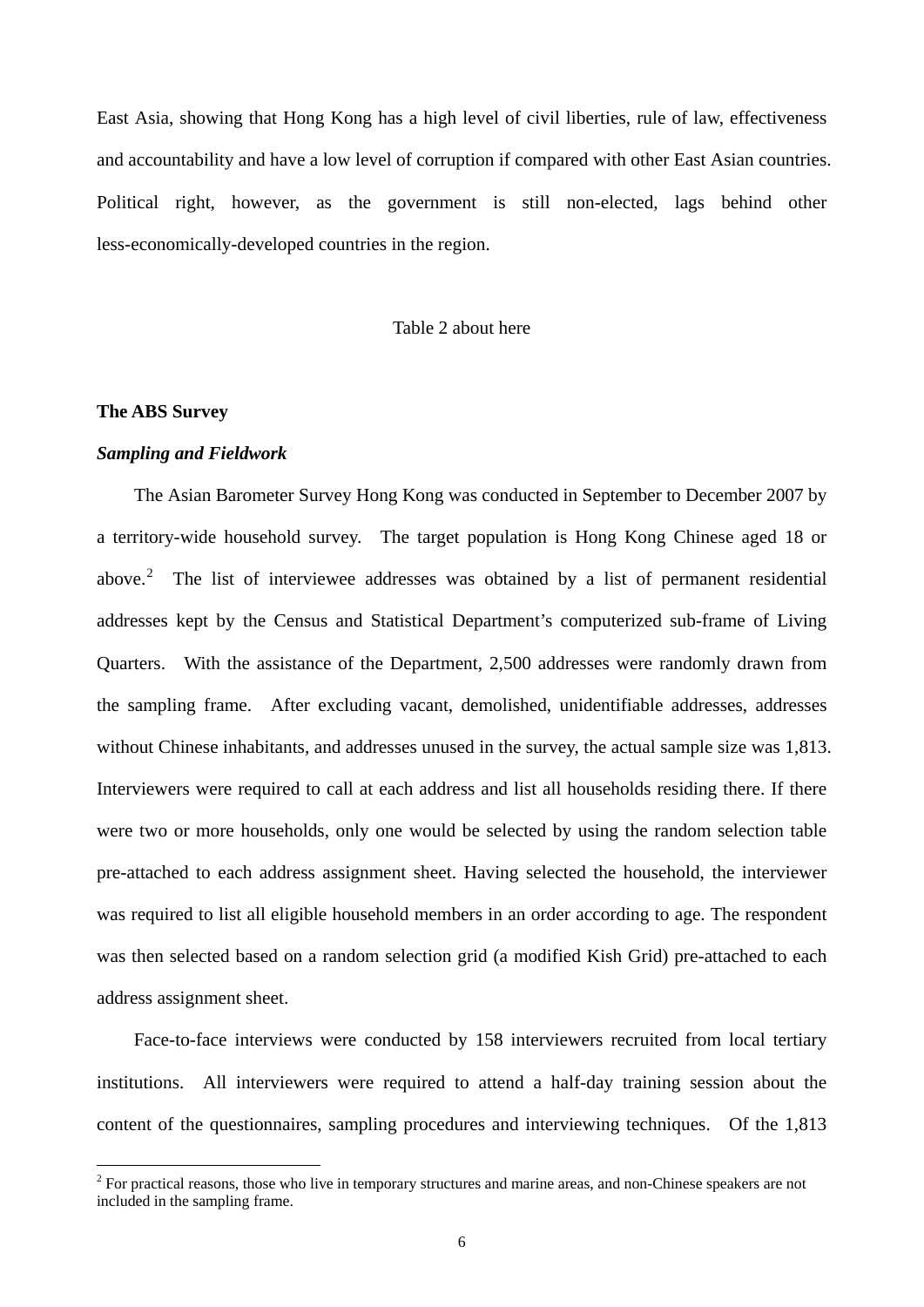valid samples, 814 cases were successfully completed, a response rate of 46.8%. The margin of error was 3.43% at the 95% confidence interval. On average each interview took 33.3 minutes. The quality and reliability of the data was ensured by repeated checks on data by the fieldwork checker, a follow-up telephone, double coding and double entry of data, and range check and logical check for the data by the SPSS software.

#### **QUALITY OF GOVERNANCE IN HONG KONG**

#### **A. Rule of Law**

 The figures showed that the Hong Kong people express a high level of confidence in the rule of law in Hong Kong: 77.4% agree that the courts will always punish the guilty even if they are high-ranking officials, while only 17.4% disagree. Our 2007 survey also shows, consistent with findings from other surveys, that among the major political institutions in Hong Kong, the courts enjoy the most trust from the people except the police force, with as many as 78% expressing trust in the 2007 survey. (See Table 4) The 2007 survey also shows that the Hong Kong people believe that the government officials are mostly law-abiding. About 53% believed that government officials abide by law most of the time or all the time, with only about 10% believing that they "rarely" or "never" did so.

Compared to other Asian countries, the 77.4% figure was among the highest, rivaled or surpassed only by Singapore, Indonesia and Vietnam, while much higher than that of Japan, Korea, Philippines and Mongolia. In terms of confidence in law-abiding government, Hong Kong's figures compare favorably with Malaysia, Japan, Korea, Thailand, Indonesia, and Mongolia, but the confidence is lower than those of Vietnam and Singapore.

For years Hong Kong has been renowned for having a high level of rule of law and of independence of courts. This survey shows that Hong Kong people have more confidence in the courts as an institution than in the law-abiding propensity of the government officials.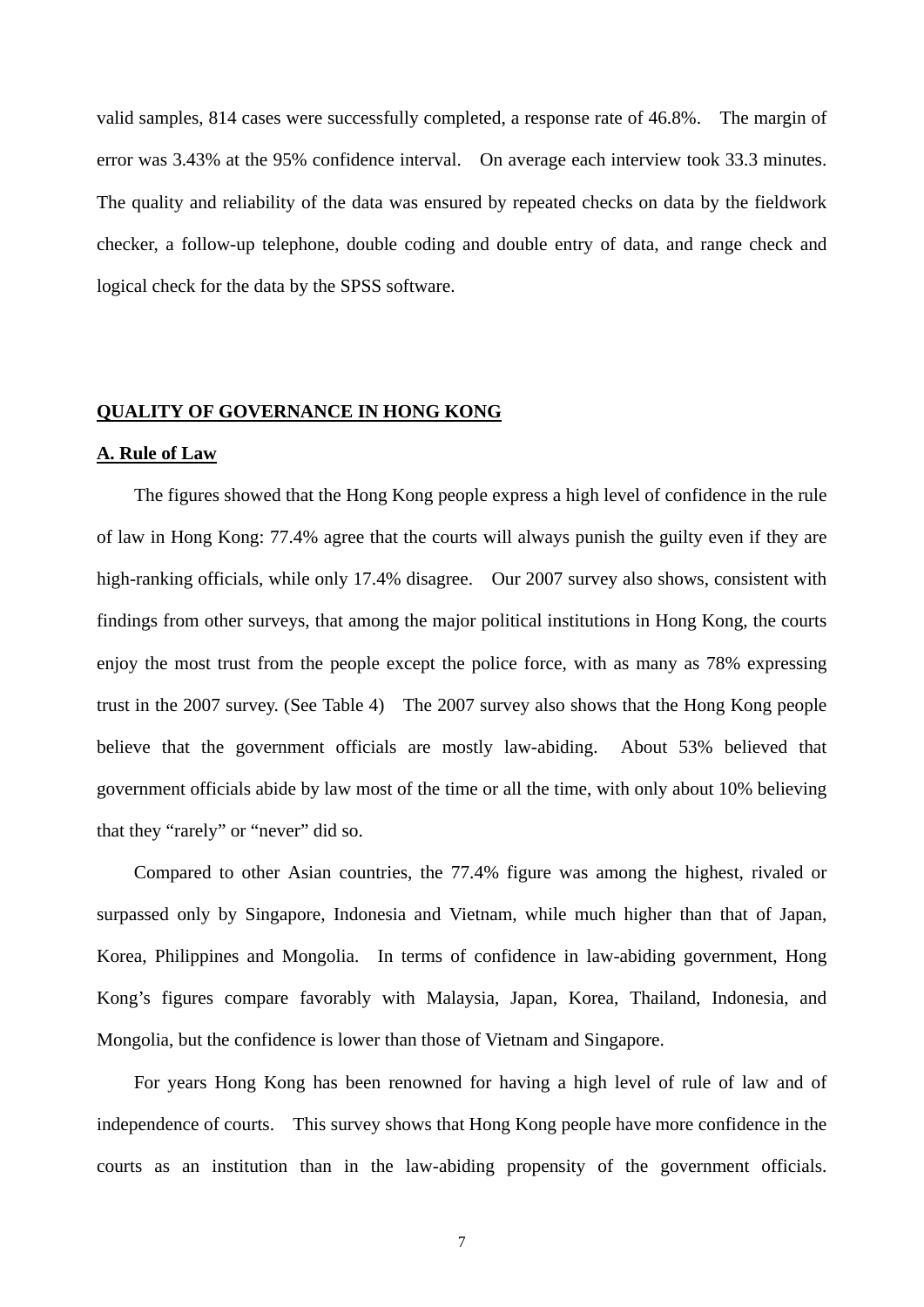Compared to other Asian countries, Hong Kong's confidence on the courts and law-abiding government remains quite high.

#### Table 3 and Table 4 about here

 In the 2007 survey, the answers to all three questions related to the rule of law show a higher level of confidence than in the 2001 survey. In 2001, public perception towards rule of law was affected by a number of scandals. For example, in 1998 the government refused to prosecute newspaper owner Sally Aw for fraud, although three of her subordinates were found guilty of falsifying accounts.<sup>[3](#page-9-0)</sup> Some suggested that Aw was not prosecuted because she was a personal friend of Chief Executive Tung Chee-hwa, and she was an advisor for the Chinese government as a National People's Political Consultative Committee (NPPCC) delegate. Similar cases followed in the coming months or years, when people related to influential figures were lightly sentenced or let off, leading to questions about equality before the law. By 2007, these worries about rule of law may have tempered for the absence of similar prominent cases, leading to a more positive perception on the rule of law in Hong Kong.

#### **Controlling Corruption**

 $\overline{a}$ 

 The 2007 survey shows a good confidence in corruption control in Hong Kong. About three-fourths of respondents believed that government officials are largely clean, while only about 10% believe in widespread corruption (See Table 5). About 36% of the respondents think that the government is doing its best to clamp down on corruption, while 53.6% think that the government is "doing something" (Table 6). Only 3.6% think that the government is doing very little or doing nothing to stifle corruption. Bivariate analysis shows that the impression on corruption is not significantly related with media exposure (Q18) and self-proclaimed interest in

<span id="page-9-0"></span><sup>&</sup>lt;sup>3</sup> See Johannes Chan, "Civil Liberties, Rule of Law and Human Rights: The Hong Kong Special Administrative Region in its First Four Years," in Lau Siu-kai ed., *The First Tung Chee-hwa Administration: The First Five Years of Hong Kong Special Administrative Region* (Hong Kong: Chinese University Press, 2002), pp.89-122.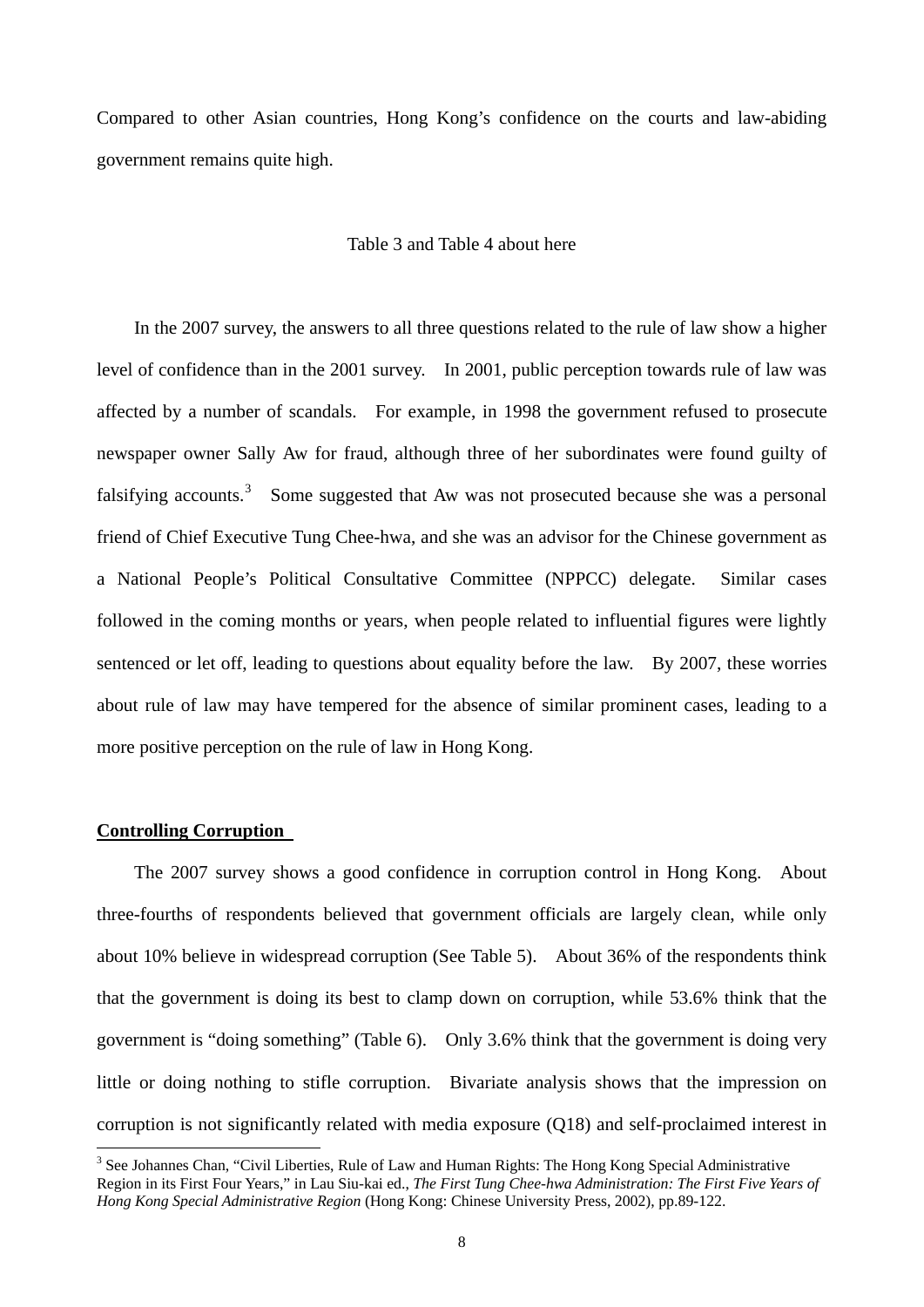<span id="page-10-0"></span>politics (Q17).

 $\overline{a}$ 

 The above results are consistent with public perception and international indicators. Hong Kong had widespread corruption before the mid-1970s. In 1974, with the colonial government showing strong determination to clamp down on corruption, the all-powerful Independent Commission Against Corruption (ICAC) was established. Widespread corruption in public and private sectors was largely stemmed out in a few years' time, and Hong Kong in recent years has been considered a place largely free of corruption. By 2007, Hong Kong's Corruption Perception Index at Transparency International is 8.3, ranked as second cleanest in Asia (after only Singapore), and  $14<sup>th</sup>$  cleanest all over the world. The result of the 2007 Asian Barometer survey largely fits this public perception. Looking at the second-wave surveys, only Vietnam has 77% believing most officials are clean, the only country to have a higher figure than Hong Kong's 73.6% (Singapore data not available).<sup>[4](#page-10-0)</sup> All the other countries in Asia have a lower rating than Hong Kong.

 Table 6 shows that in the 2001 survey, about 41.4% had a negative impression when they compared the level of corruption under the post-1997 regime to that of the Patten government (1992-97). Table 5 nonetheless shows that the respondents have a more positive evaluation of the corruption situation in 2007 than in 2001. This should at least partly have to do with the aforementioned incidents (Sally Aw and others) in the early post-1997 years, which had led some people to believe that the corruption situation impaired after the sovereignty changeover. With more and more Hong Kong firms doing business in the mainland, the contagion of corrupt practices from across the border worried many in Hong Kong. On the other hand, because of ostensible business dominance in the political structure, and several events that smacked of government favoritism towards individual tycoons or conglomerates, there were more public accusations of government-business collusion after  $1997$ <sup>[5](#page-10-0)</sup>. The higher confidence in corruption

<sup>&</sup>lt;sup>4</sup> Vietnam, however, was seen as a very corrupt place by Transparency International, ranking  $123^{\text{rd}}$  in the world.  $5 \text{ For example, the Tung government was often accepted of function the complement of the UQO$ 

<sup>&</sup>lt;sup>5</sup> For example, the Tung government was often accused of favoring the conglomerate of tycoon Li Ka-shing,

including the famous Cyberport scandal in 1998, when the government handed development rights of a valuable land project to Li's son without competitive tender.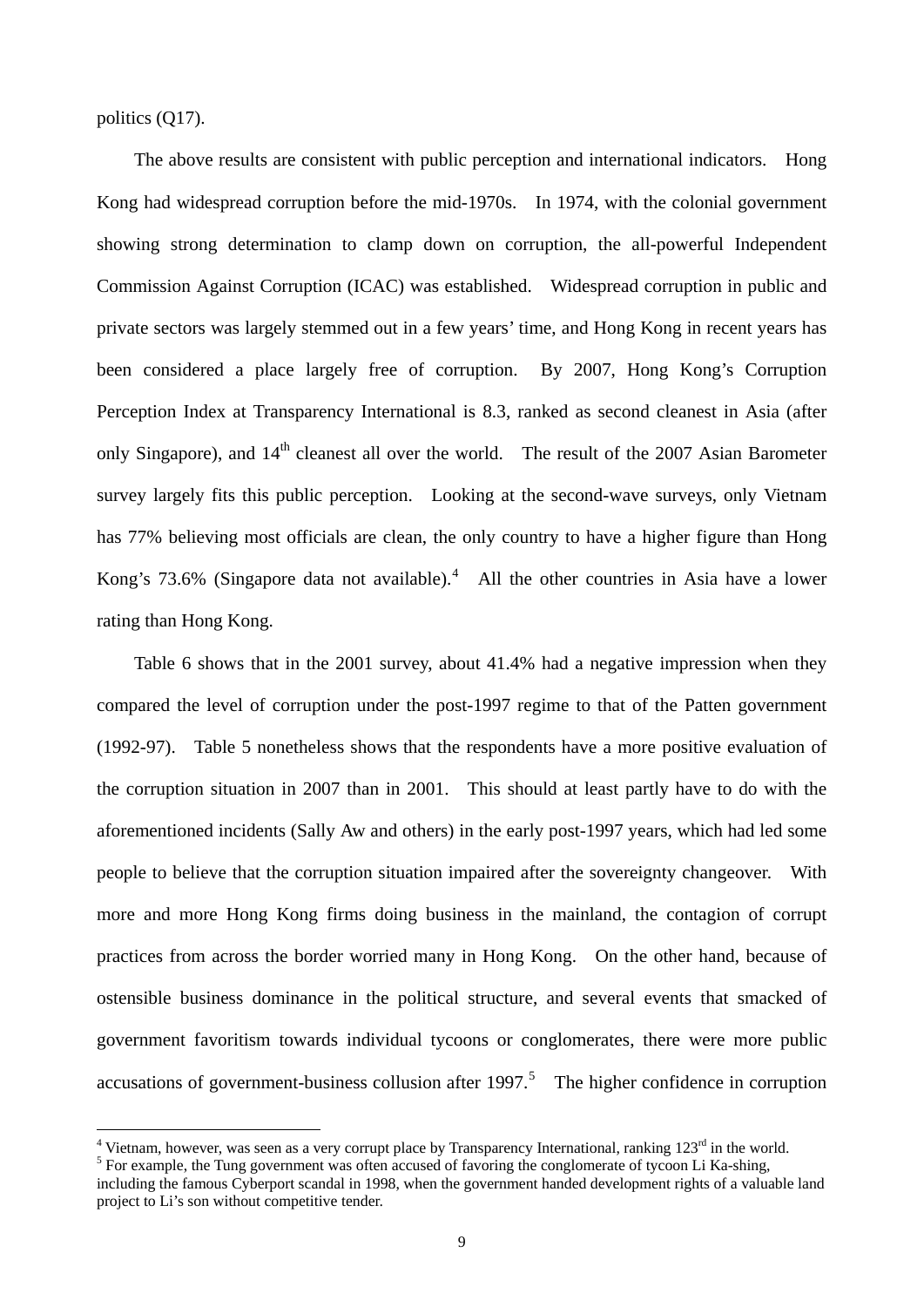<span id="page-11-0"></span>control in the 2007 survey more or less reflects a general recovery of confidence in governance in recent years, especially after Donald Tsang, a former civil servant, replaced shipping tycoon as Chief Executive in 2005.

#### **B. Competition**

 $\overline{a}$ 

Respondents have mixed responses as to whether or not the Legco elections in Hong Kong<sup>[6](#page-11-0)</sup> provide real choice. About 11% said "absolutely", 32% said "usually yes", 27% said "occasionally", while 13% did not think the elections gave real choice.

 Partisanship of the respondents is measured by the response to the question: "which political party/group do you most identify with?" About a dozen responses for the question were recoded into three categories: those who identify with conservative or pro-Beijing parties (12.7% of total), pro-democracy groups (20.5%), and those who claimed that they are identified with none (66.8%). The high proportion of respondents saying that they are not identified or affiliated with any party more or less reflected the underdevelopment of party politics and low level of party identification in Hong Kong.

#### Table 7a about here

Studying Table 7a, one would think that those who do not identify with any parties have less confidence with the half-baked democratic elections in Hong Kong. It is also plausible that because they are dissatisfied with the current-serving party politicians, they do not identify with parties and are less happy about the current range of choices in elections. The respondents who support the conservative parties are more content with the current range of choices, while those who identify with the pro-democracy parties are somewhere in between the conservatives and the non-identifiers.

Respondents are generally happy about the equal access to mass media during election

<sup>&</sup>lt;sup>6</sup> Note that the survey did not ask respondents' opinion on the Chief Executive election, since most of the Hong Kong citizens did not have a chance to cast a vote in the two post-1997 CE "elections".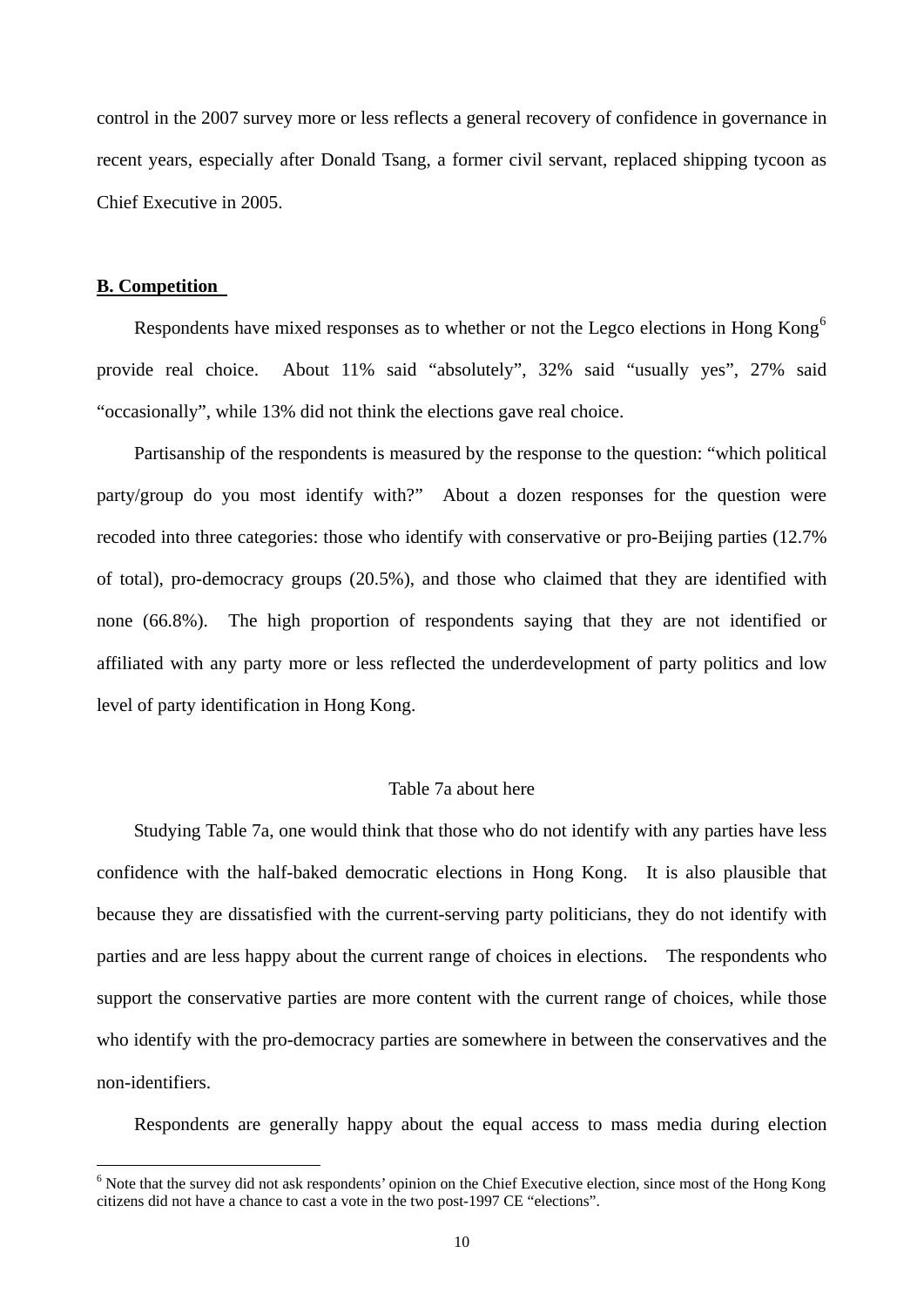<span id="page-12-0"></span>campaigns. About 76% agreed that the parties and candidate in Hong Kong have equal access to the mass media during legislative elections; only 12.4% disagreed. There are several features of the electoral rules in Hong Kong that help this perception. Hong Kong does not allow election ads in electronic media. It sets a tight campaign expense ceiling, exceeding which will disqualify the candidate. For example, a candidate in the New Territories West constituency, with an electorate of more than 800,000, was not allowed to spend more than 2.5 million Hong Kong dollars (USD 320,000). It is equivalent to about 40 US cents per voter in campaign spending. These tight campaign finance rules make the electoral campaigns in Hong Kong less capital-intensive, reducing the rich candidates' edge. Election forums were run by public and private broadcasters, but there is an "equal time rule", making sure that all candidates have the same amount of time in broadcast forums. In addition, Hong Kong has been boasting one of the freest media in the region, with a collection of newspapers and media with different political stands. Candidates with different political persuasions can find support from newspapers of different ideological backgrounds. Despite recent trends of self-censorship and editorial shift towards more pro-government,<sup>[7](#page-12-0)</sup> this survey shows that the Hong Kong people are still generally confident that the mass media are providing a level playing field in the limited Legco elections.

 Similar to the situation on the general competitiveness of the elections, the respondents who identify with the conservative parties are happier with the general fairness of the media (See Table 7b). Although the Hong Kong media has become increasingly conservative and pro-government in recent years, which means there are nowadays more conservative media than progressive ones, Table 7b shows that the democrats' supporters, compared to the non-identifiers and the sample average, are not much more negative about the fairness of media access.

 Among the 479 respondents who were registered voters in the 2004 election and who were asked the question: "Do you think the process of the last (2004) Legco election is fair?", 12.7% considered it "very fair", 53.9% saw it as "basically fair but with minor problems", while 9.8%

 $\overline{a}$ 

<sup>7</sup> Ma Ngok, "State-Press Relationship in Post-1997 Hong Kong: Constant Negotiation amidst Self-Restraint," *The China Quarterly* 192 (December 2007): 949-970.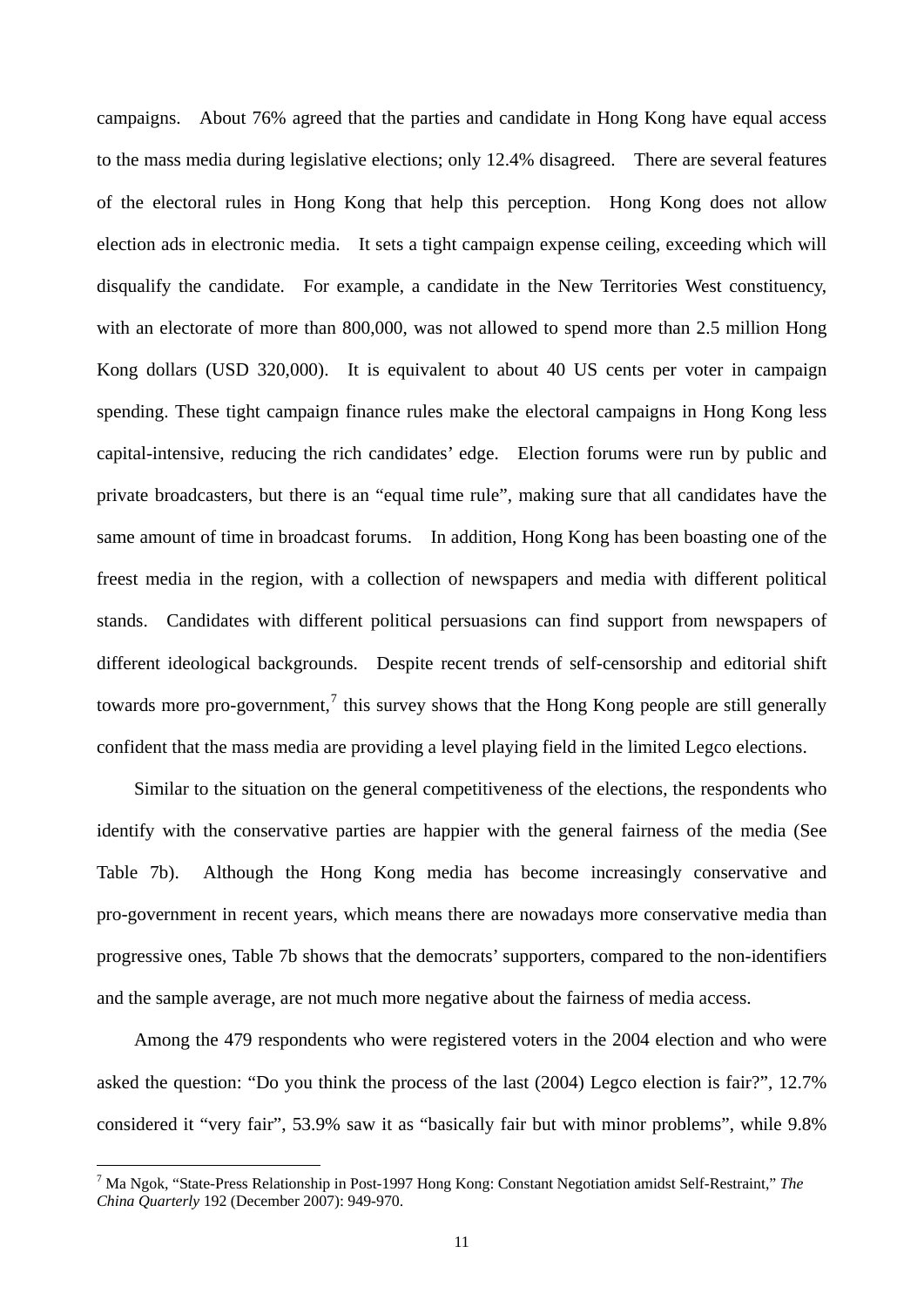<span id="page-13-0"></span>saw it as "fair but with major problems", and 3.1% seeing it as "unfair". This figure is higher than that of Korea and Philippines, similar to that of Japan and Thailand, but lower than those of Malaysia, Vietnam, Singapore and Indonesia.<sup>[8](#page-13-0)</sup> Crosstabulations showed that the pro-democracy party supporters have a higher percentage considering the elections unfair, while those who identify with the conservative parties consider the elections fairer.

 The issue of fairness of elections in Hong Kong can be analyzed from two different perspectives. The biggest inequality of the Hong Kong Legco elections lies in that most of Hong Kong people can only vote for one half of the legislature, with only 200,000 electors or 3% of the population eligible to vote in the FCs or vote for the Election Committee members. However, the popular election component of the Legco elections has been run in a mostly free and fair manner, with more or less fair media access, and multiple parties of different ideological persuasions competing for the popular votes freely. When the respondents are asked about fairness of the electoral system (albeit the questionnaire includes "process of election"), it really depends on to what level of fairness the respondents are addressing in their minds. In this light, it is natural that the pro-democracy supporters are more likely to see the current system as "unfair", as they had long wanted the Legco to be fully popularly-elected. On the contrary, the conservatives will be more content with the status quo and the slow growth of democracy in Hong Kong, and thus more satisfied with the range of choices or the general "fairness" of the electoral system.

#### **C. Participation**

 $\overline{a}$ 

#### **Electoral Participation**

 In the 2007 survey, 44.4% of the respondents said they had voted in the last Legco election in 2004. This is somewhat lower than the official voter turnout of 55.6% in 2004. The

<sup>&</sup>lt;sup>8</sup> Note the operation of the Hong Kong survey is different from the others. Respondents who said they had not voted in the last election would be spared the question of "Do you think the last Legco is fair?" For this reason, the frequency distributions are a little bit different from those of other countries.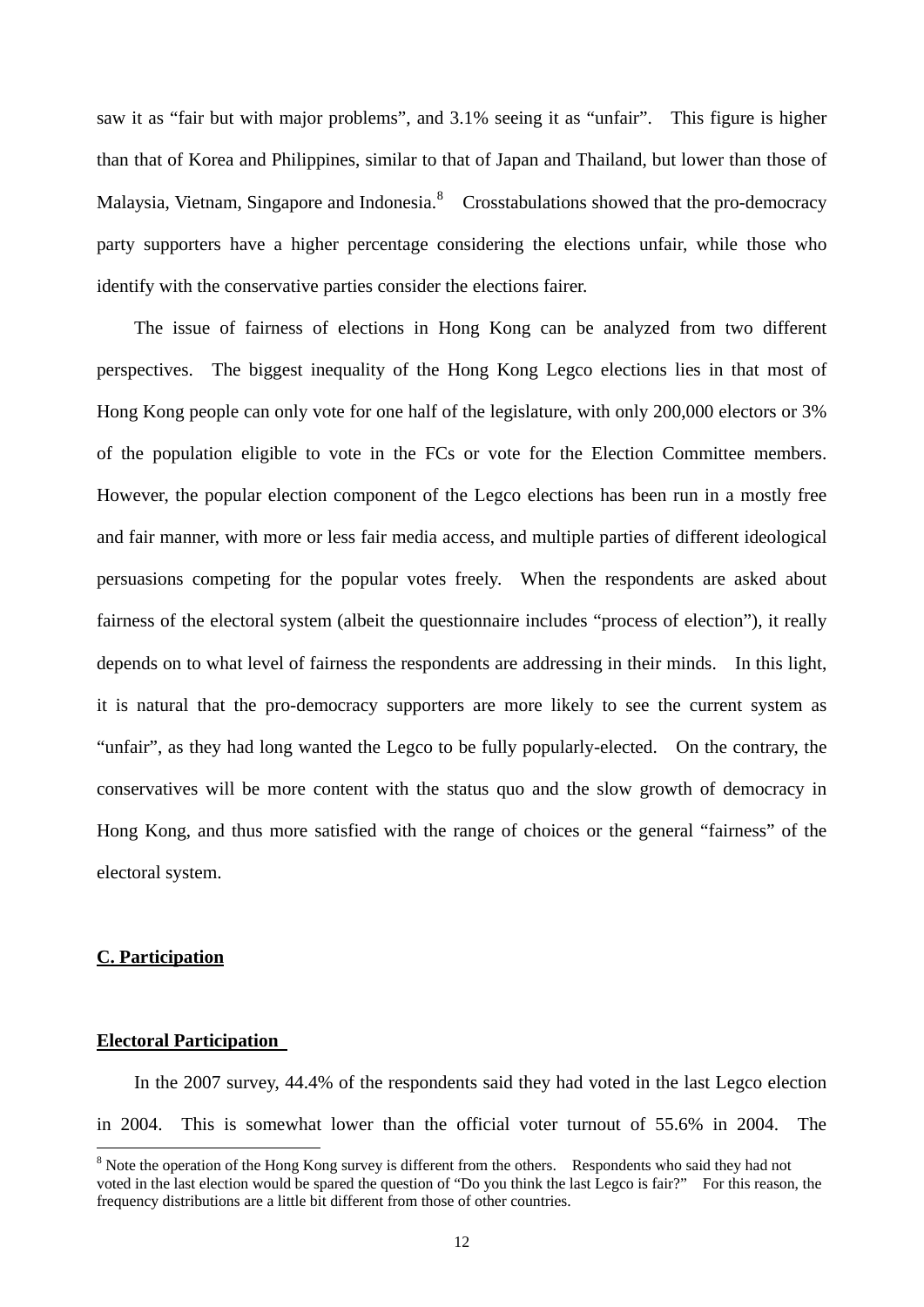<span id="page-14-0"></span>explanation is simple: the official turnout rate has the registered voters as basis of calculation, whereas the survey sampled all Chinese-speaking adults of Hong Kong. The survey showed very low levels of other forms of electoral participation. Only 1.6% of respondents said they had participated in election rallies or meetings in 2004, 1.5% said they had campaigned for parties or candidates, and 4.7% said they had tried to persuade others to vote for a certain candidate or party.

#### Table 8a about here

 Compared to other Asian countries in the second wave, Hong Kong has the lowest rate of participation in all aspects. The voter turnout is lowest in the region, which can be partly explained by the Hong Kong's elections not electing a government, and that only part of the legislature is popularly elected. However, the rate of participation in election rallies and campaigning also rank lowest in the region. While on average 20% of respondents had attended election rallies, and two to 17 per cent had helped in campaigns in other Asian countries, Hong Kong's participation figures remained noticeably low.

 There was not much change if we compare the 2007 survey figures with those of 2001. In the 2001 survey, 2.1% said they had attended campaign rallies, 0.7% had campaigned for some candidates, while 5.5% said they had persuaded others to vote for a certain candidate or party. In the 2001 survey, 44.6% reported that they had voted in the 2000 election, the actual turnout in 2000 being 43.6%.

 This low level of electoral participation fits the past conception of the Hong Kong public as "attentive spectators".<sup>[9](#page-14-0)</sup> Survey research in the 1980s and 1990s had shown that the Hong Kong public had reasonably good knowledge of political or public affairs, but they had very low level of political participation, organizationally and individually. The major explanation was low political efficacy, that the Hong Kong public did not believe that their participation can change

 $\overline{a}$ 

<sup>&</sup>lt;sup>9</sup> Lau Siu-kai and Kuan Hsin-chi, "The Attentive Spectators: Political Participation of the Hong Kong Chinese," *Journal of Northeast Asia Studies* 14, 1: 3-24.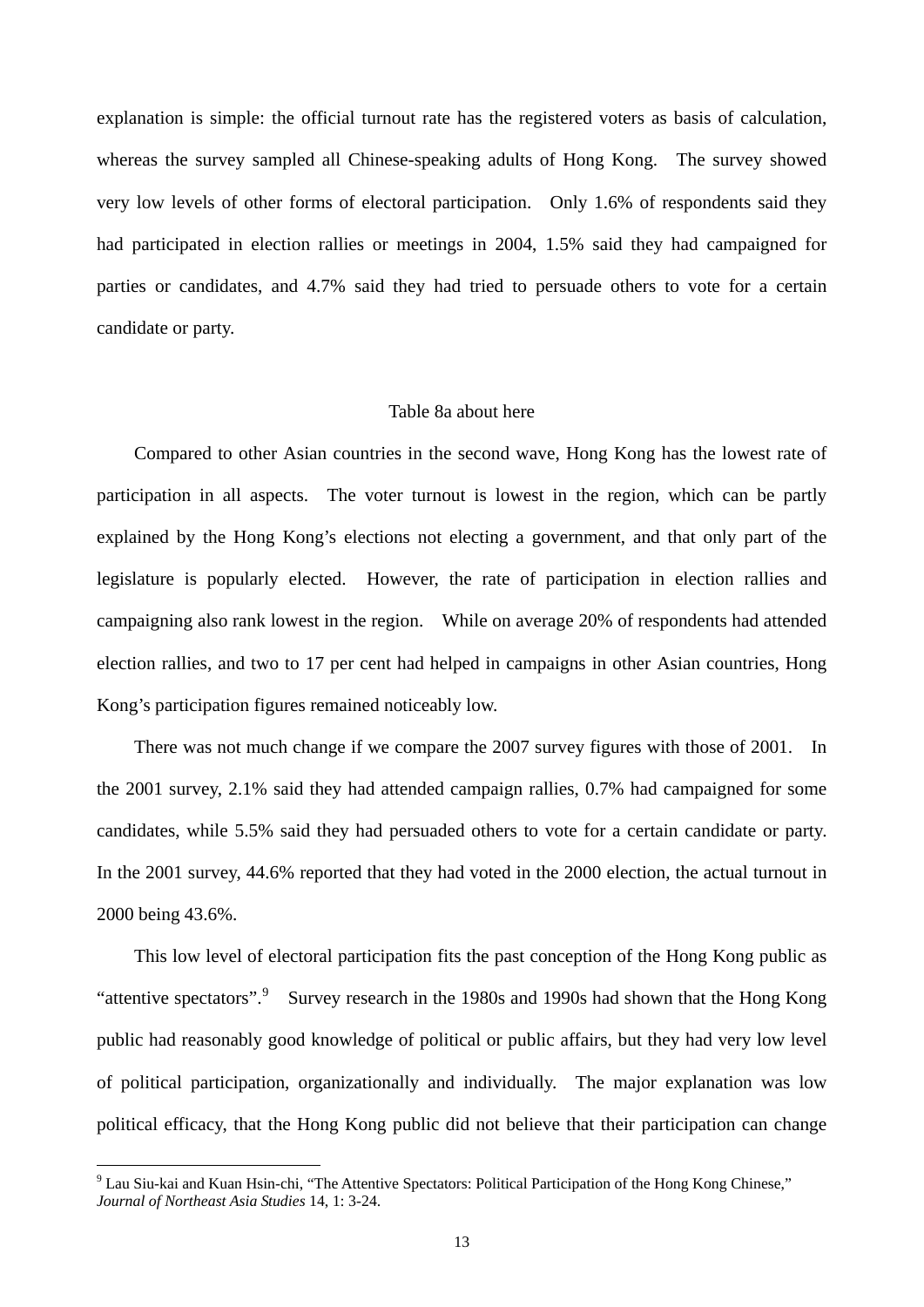<span id="page-15-0"></span>the course of events. More recent researches showed that the Hong Kong citizens actually had more "modern" political attitudes than their mainland Chinese and Taiwanese counterparts, but their participation was hampered by the inadequacy of institutional channels (i.e., the slow development of democratic institutions).<sup>[10](#page-15-0)</sup> After the 500,000-strong rally on July 1, 2003, there was renewed optimism about the democratic aspiration and political mobilization of the Hong Kong public.<sup>[11](#page-15-0)</sup> However, if we compare the figures of political participation, political interest and political efficacy in 2001 and 2007, there is very little improvement in terms of electoral participation. It implies that the movements in 2003-04, when hundreds of thousands participated in anti-government rallies and supported universal suffrage, had not led to a marked improvement in electoral participation afterwards.

 Crosstabulations showed that the level of electoral participation was not related to gender and education. The figures showed a higher proportion of females saying that they had voted in 2004, but the result was statistically insignificant at the 0.05 level. People of higher education level did not have a higher propensity to vote or participate in other forms. For other forms of participation, given the low level of participation, it was not surprising to find that participation was not significantly related to gender or education.

#### Table 8b about here

#### Political Interest

 $\overline{a}$ 

 The data on political interest and efficacy more or less confirm the "attentive spectators" thesis. In the 2007 survey, 2.9% said they were very interested in politics, 21.1% said they were quite interested, but 53.6% said they were "not interested", and 20.1% said "totally not interested." This gives a whopping three-fourths of respondents lacking interest in politics. However, 44.6% said they read political news every day, 11.3% said they read it "several times a

<sup>&</sup>lt;sup>10</sup> Kuan Hsin-chi and Lau Siu-kai, "Traditional Orientations and Political Participation in Three Chinese Societies," *Journal of Contemporary China* 11, 31: 297-318.<br><sup>11</sup> See, for example, Ma Ngok, "Civil Society in Self-Defense: The Struggle Against National Security in Hong

Kong," *Journal of Contemporary China* 14, 44 (August 2005): 465-482.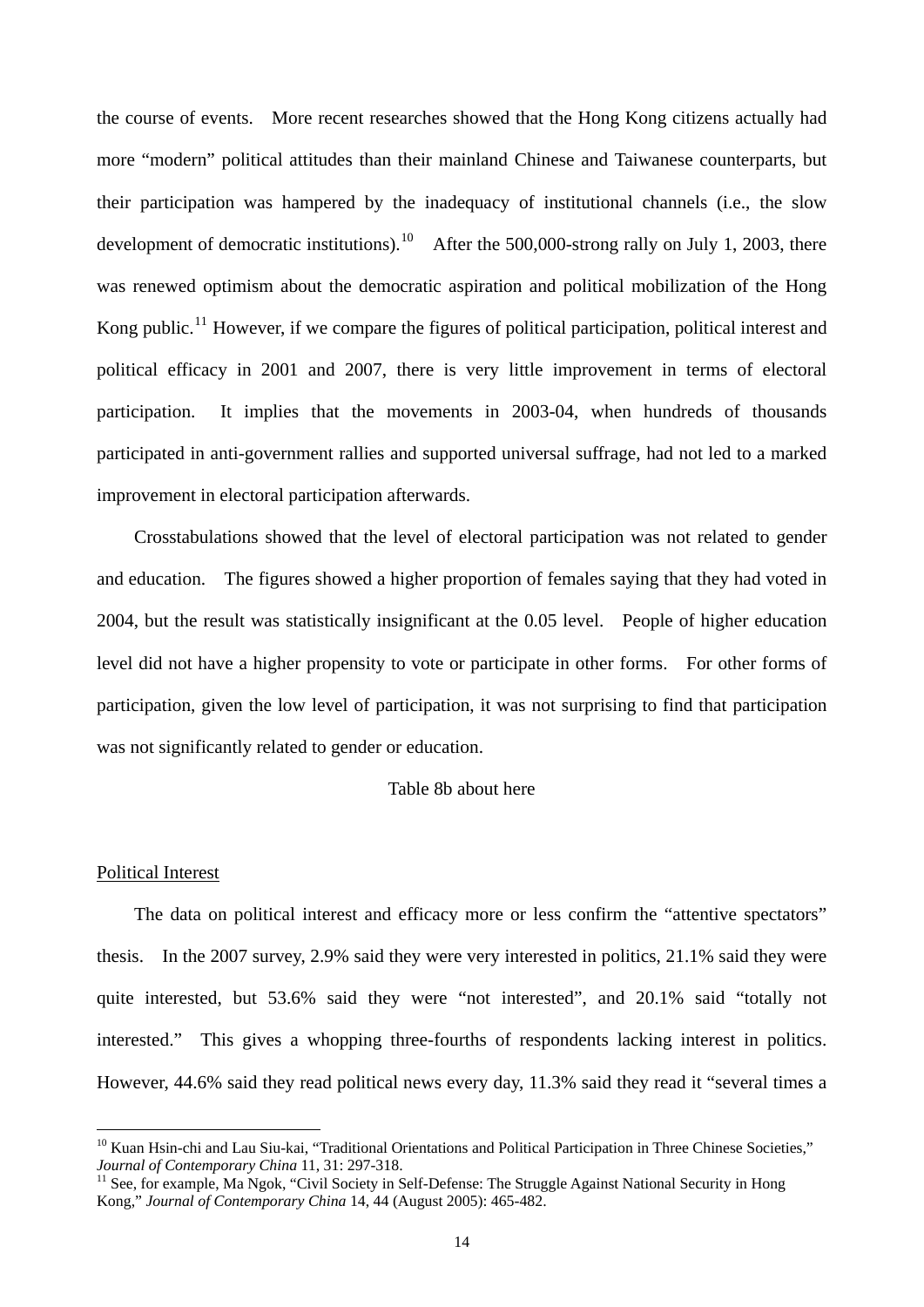week", which means about 55% can be considered frequent consumers of political news. This means in Hong Kong, quite a few people read about political news every day without really considering themselves interested in politics. Comparing the 2007 figure with the 2001 figure, there is a slight improvement in the self-proclaimed interest in politics, but exposure to media political news remained largely unchanged. It shows that even after the 2003 rally and numerous rallies in support of democracy, the overall interest in politics remained low.

#### Table 9a about here

 Comparing to other Asian countries, Hong Kong's political interest is almost lowest in the region, comparable to Singapore—about 24% claiming themselves very interested or somewhat interested. Both lag significantly behind the corresponding figures of Vietnam (74.2%), Japan (68.7%), and Malaysia (57%), not that much behind Indonesia (34%). When it comes to attention to news, Hong Kong's figure look less bad; its interest is much better than Singapore and Indonesia and at a similar level with Malaysia. These figures more or less reaffirm the "attentive spectators" thesis: the Hong Kong public keep themselves informed about what is happening, but do not feel a strong interest and are not participative in politics.

#### Political Efficacy

 Figure 9b shows that political efficacy remains low in Hong Kong. Only less than 1% can be considered highly efficacious, feeling strongly that they can understand and participate in politics. Only about 10% agree that they have the ability to participate in politics, and about 20% think that they can understand politics. This, however, is an improvement over the 2001 figures, which were 4% and 15% respectively. The change from 2001 to 2007 can be explained by the effects of the July 1 march and subsequent movements, which seem to have increased the efficacy of a small group of more politically active public, although it did not bring about significant increase in political interest or electoral participation, as shown by previous sections.

15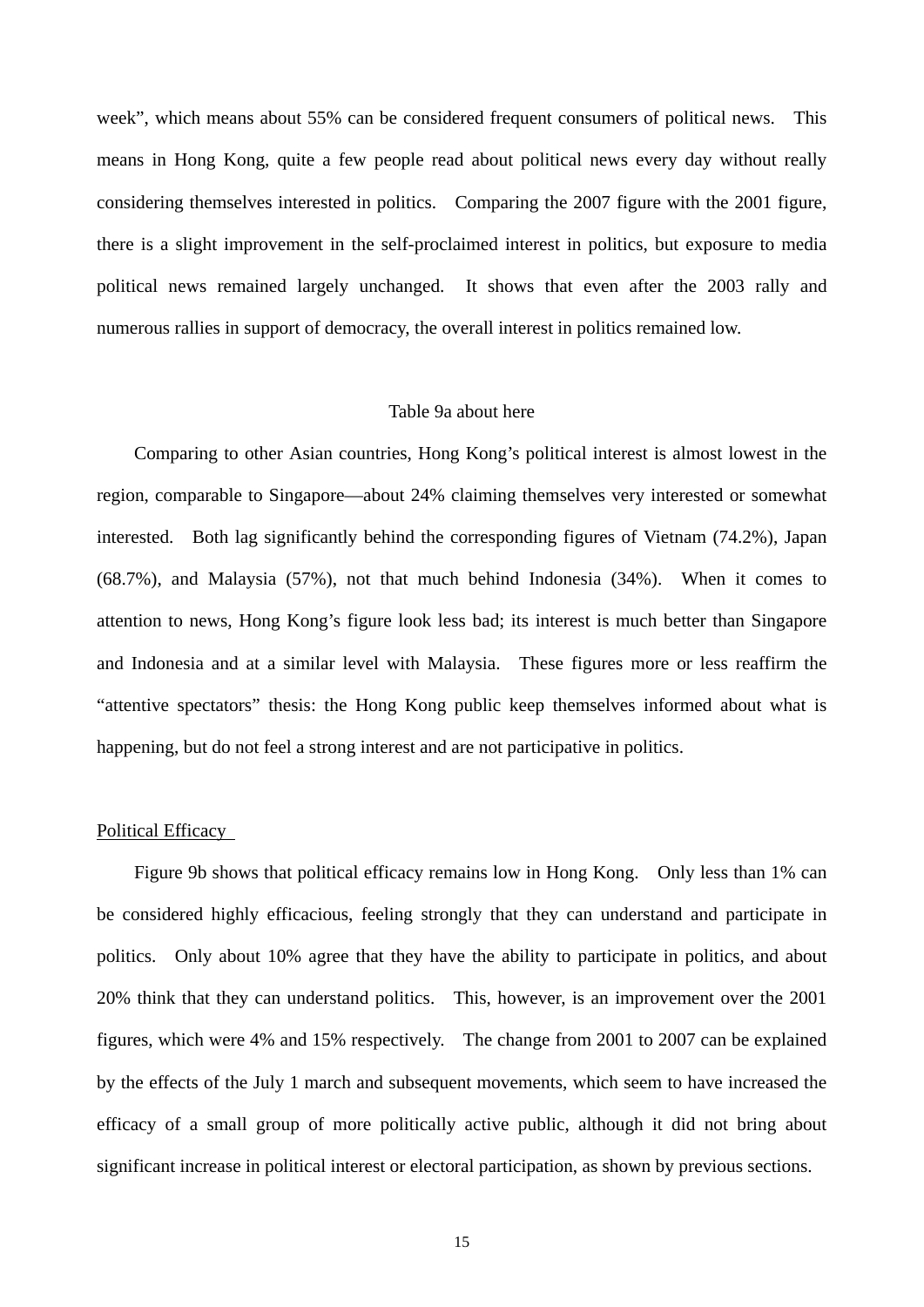#### Table 9b about here

<span id="page-17-0"></span> Compared to other countries in Asia, Hong Kong's efficacy again ranks among the lowest. For the self-perceived ability to participate in politics, Hong Kong is clearly the lowest. For the self-perception of ability to understand politics, Hong Kong is better than Thailand, at a similar level as Indonesia, slightly lower than Malaysia, and way lower than other Asian countries.

#### Table 9c about here

 Table 9c shows that political efficacy in Hong Kong is significantly related with gender and education level. The male respondents have a higher efficacy than the female, and people who have higher education level are more efficacious. These results fit the common experience and findings worldwide. It is noteworthy that respondents with college education or above have a significantly higher efficacy, but their participation level is not higher than others. This shows that the explanation of political efficacy alone may not be sufficient to explain the "attentive spectators" phenomenon of Hong Kong. While the more educated think that they are capable of participating, there is a lot of cynicism and they still largely refrain from taking part in electoral politics.

#### **D. Vertical Accountability**

 $\overline{a}$ 

 Most of the respondents (62.1%) agreed that they did not have the power to replace a government they do not like. This is not surprising, considering that the Hong Kong government is not popularly-elected. The much-aligned CE Tung Chee-hwa was re-elected uncontested in 2002, by dint of support of Beijing.<sup>[12](#page-17-0)</sup> On the other hand, it seems that the Hong Kong government has successfully created an image of open and transparent government. Only

 $12$  The Hong Kong questionnaire did not include the question "between elections, people have no way of holding the government responsible". This is because the Hong Kong public cannot elect the government, and can only elect part of the legislature.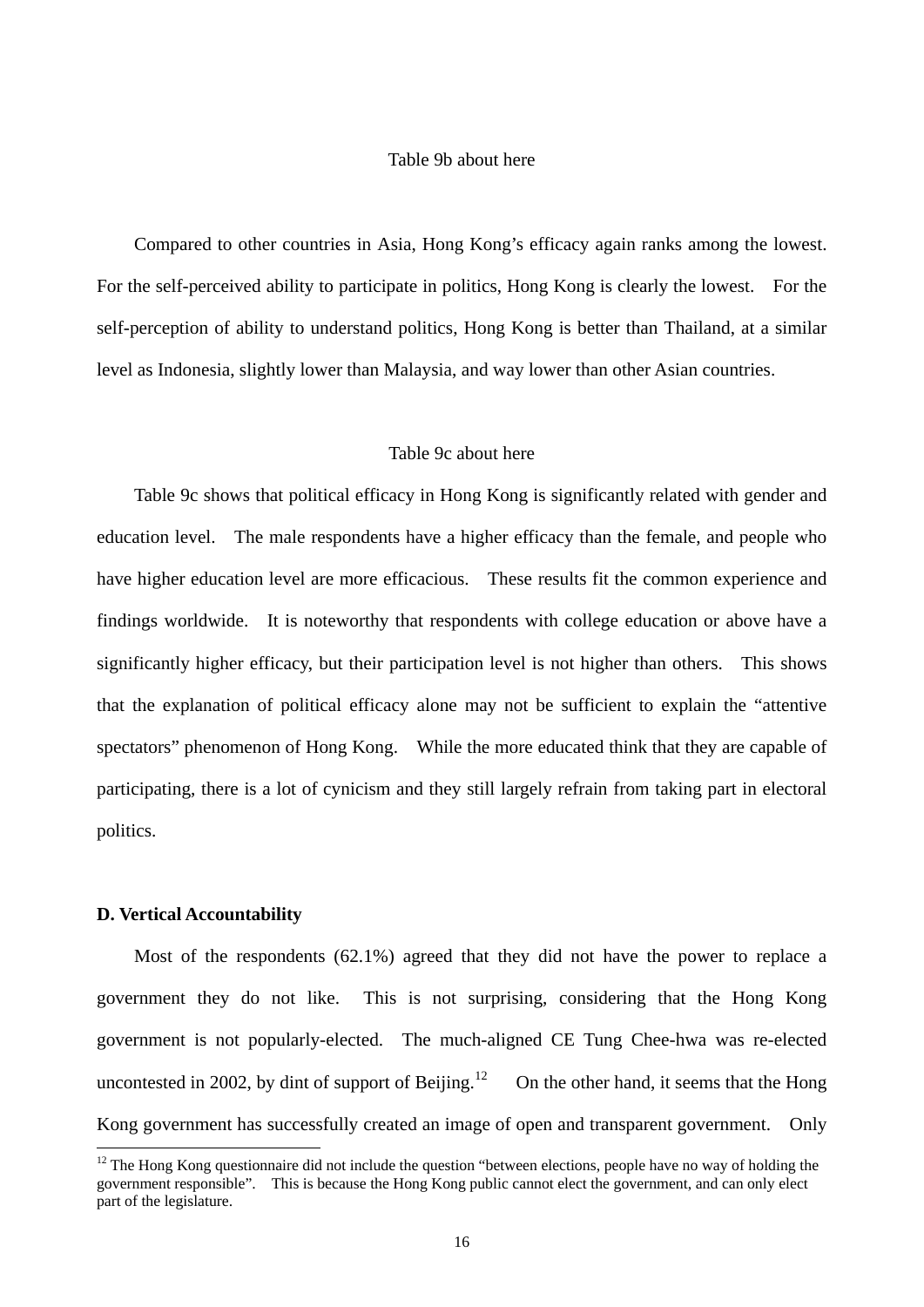8.5% believed that the government always withholds information from the public, 13.1% believing that they do it "most of the time."

#### Table 10 about here

 Compared to other Asian countries, Hong Kong's perception of power to change an unpopular government is lowest, largely due to the government not being popularly elected. When it comes to open government, Hong Kong government's public image is not bad comparatively. The 21% figure believing that the government "always" withholds information from public or "most of the time", is only higher than that of Thailand, but substantially lower than those of other Asian countries. It is noteworthy that there is only 17% who believed that the government rarely or never withholds information, which is not the highest figure among the Asian countries. On this count, respondents in Malaysia, Japan, Vietnam, Korea and Mongolia all showed better confidence in information openness than Hong Kong.

#### **E. Horizontal Accountability**

 Survey results show good general confidence on horizontal accountability. As many as 58.4% of respondents think that the Legco is capable of checking the government, with only less than 30% seeing it as incapable. This confidence in the checking ability of Legco of Hong Kong ranks in the middle in Asia: higher than that of Japan, Korea, Thailand, and Mongolia, comparable to that of Indonesia and Philippines, and lower than that of Vietnam, Malaysia, and Singapore. The survey did not include the question on the ability of the courts to check the government. But given the high public confidence on rule of law and law-abidedeness of the government, it is expected that the Hong Kong people would believe that the courts play an important checking role on the government as well.

#### Table 11 about here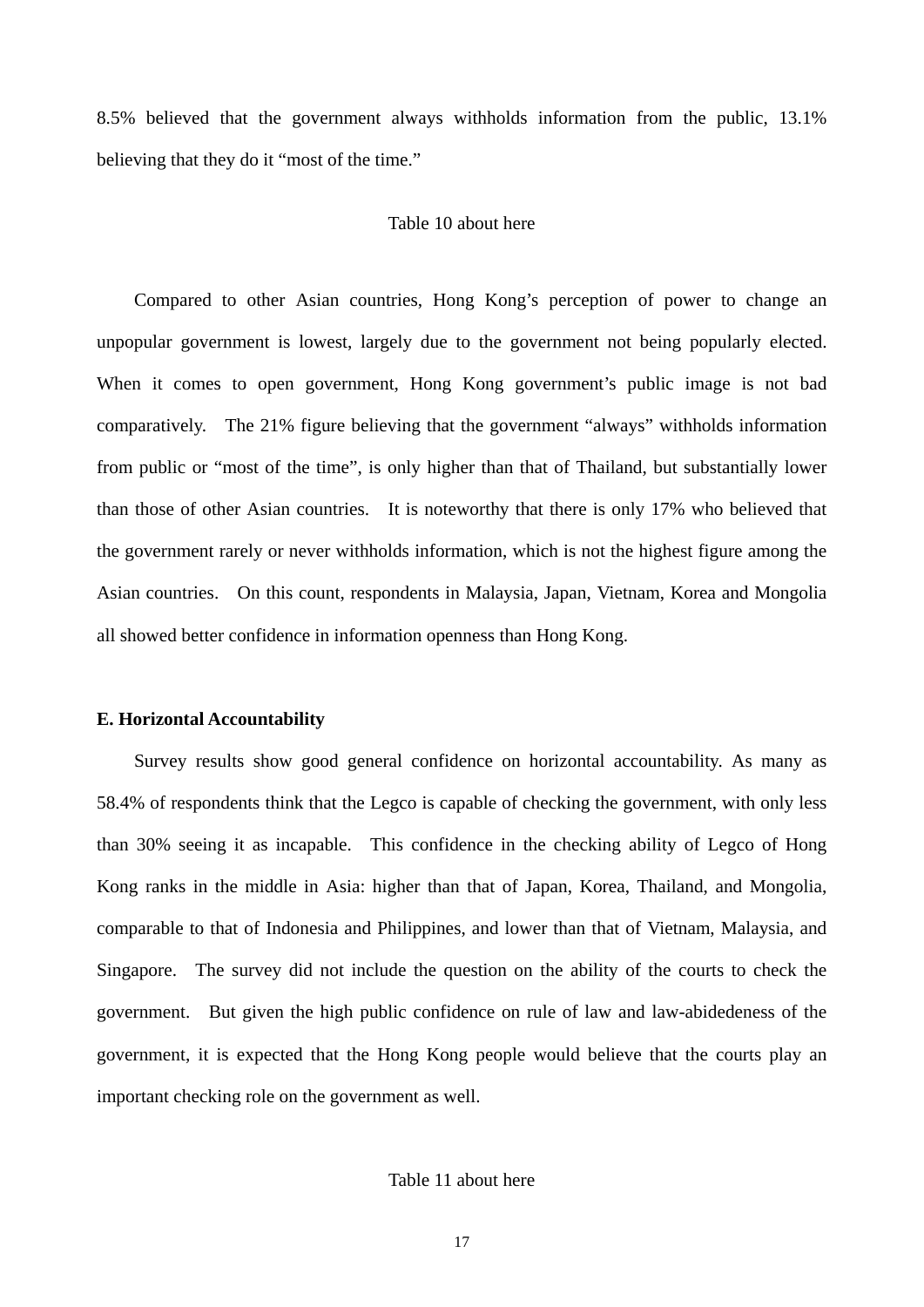<span id="page-19-0"></span> This result is a little bit surprising, considering that the Hong Kong political system is considered "executive-led", with most of the decision-making power in the hands of the executive branch. Government proposals usually command majority support in the Legco which is only partly popularly-elected. The Legco mostly plays a public opinion and oversight role, criticizing government misdeeds, keeping an eye on government spending, but is relatively powerless in forcing government policy changes. These figures on horizontal accountability more or less show that the Hong Kong public are content with the level of control on government power even without being able to elect the government; that they are quite satisfied with the way public opinion, the media, the civil society, and not the least the partially-elected Legco have been preventing abuse of government power in semi-democratic Hong Kong.

#### **F. Freedom**

 The Hong Kong public expresses great confidence in their freedom. About 84% believe that they can freely speak what they think without fear, and 80% believe that they can join any association they like without fear.<sup>[13](#page-19-0)</sup> Hong Kong's figures are higher than those of all other Asian countries except Indonesia. It fits the public conception that Hong Kong is still a very free place, with civil liberties rivaling those of Western liberal democracies. Freedom House gives a score of 2 for Hong Kong in 2007, which is largely commensurate with the public perception.

#### Table 12 about here

#### **G. Equality**

 $\overline{a}$ 

 Despite high income and social inequality, the perception on equality is quite good in Hong Kong. In the 2007 survey, 63.4% of respondents said they agreed that everybody is treated equally by the government. Only 33% disagreed. About 78% agreed that everybody has basic

 $13$  The two questions on freedom were not included in the 2001 survey.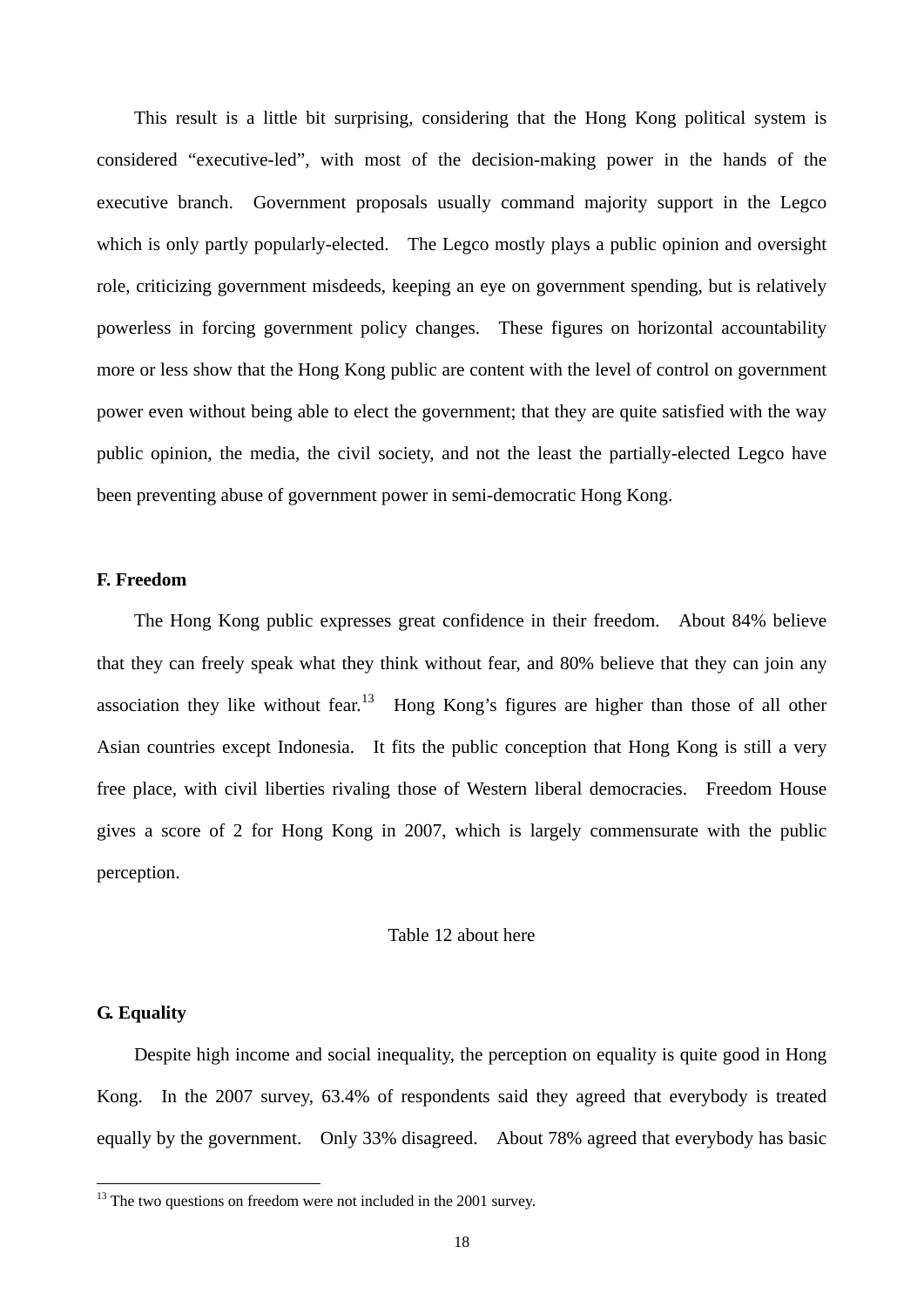<span id="page-20-0"></span>necessities; only 20% disagreed. The perception of equality ranks high in Asia —only lower than Vietnam and Indonesia and similar to Singapore, but higher than all other Asian countries. The perception of adequacy of basic necessities lies in the middle of all Asian cases: higher than those of Mongolia, Indonesia, Japan and Korea, almost the same level as Malaysia and Thailand, and lower than those of Singapore, Philippines and Vietnam.

#### Table 13a about here

 It is noteworthy that this perception of equality is not significantly related to self-perceived social class.<sup>[14](#page-20-0)</sup> Looking at Table 13a, one might be struck by the very similar response of all the different classes, with the exception of the (self-perceived) upper class. However, of the 849 respondents, only one claimed himself/herself to be of upper class. Statistically, the two measures of perception of equality are not significantly related with the self-perceived class status of the respondents. This shows that despite high income inequality in Hong Kong, many in Hong Kong believe in the capitalist ideology of equal opportunity, of equality before the law, of the basic openness and fairness of the system. Also in the relatively affluent society, most people believe that the basic necessities are met, even with a lot of people living in poverty. This ideological dimension should have a lot to do with the relative contentment with the political inequality of the system, which contributes to the low level of participation and mobilization in Hong Kong.

#### **H. Responsiveness**

 $\overline{a}$ 

The respondents are equally divided on the responsiveness of the government. About 43.6% think that the government is responsive, and 49.2% think that the government is not responsive. Similarly, about 33% think the government is likely to solve the most important problem in their mind, while more than 50% think that it is not likely. Compared to other Asian

 $14$  Instead of asking respondents to rank their social status from 1 to 10, the Hong Kong survey chose an easier-to-understand method of asking the respondents to identify themselves as (1) upper class; (2) middle-upper class; (3) middle class; (4) lower-middle class; (5) lower class.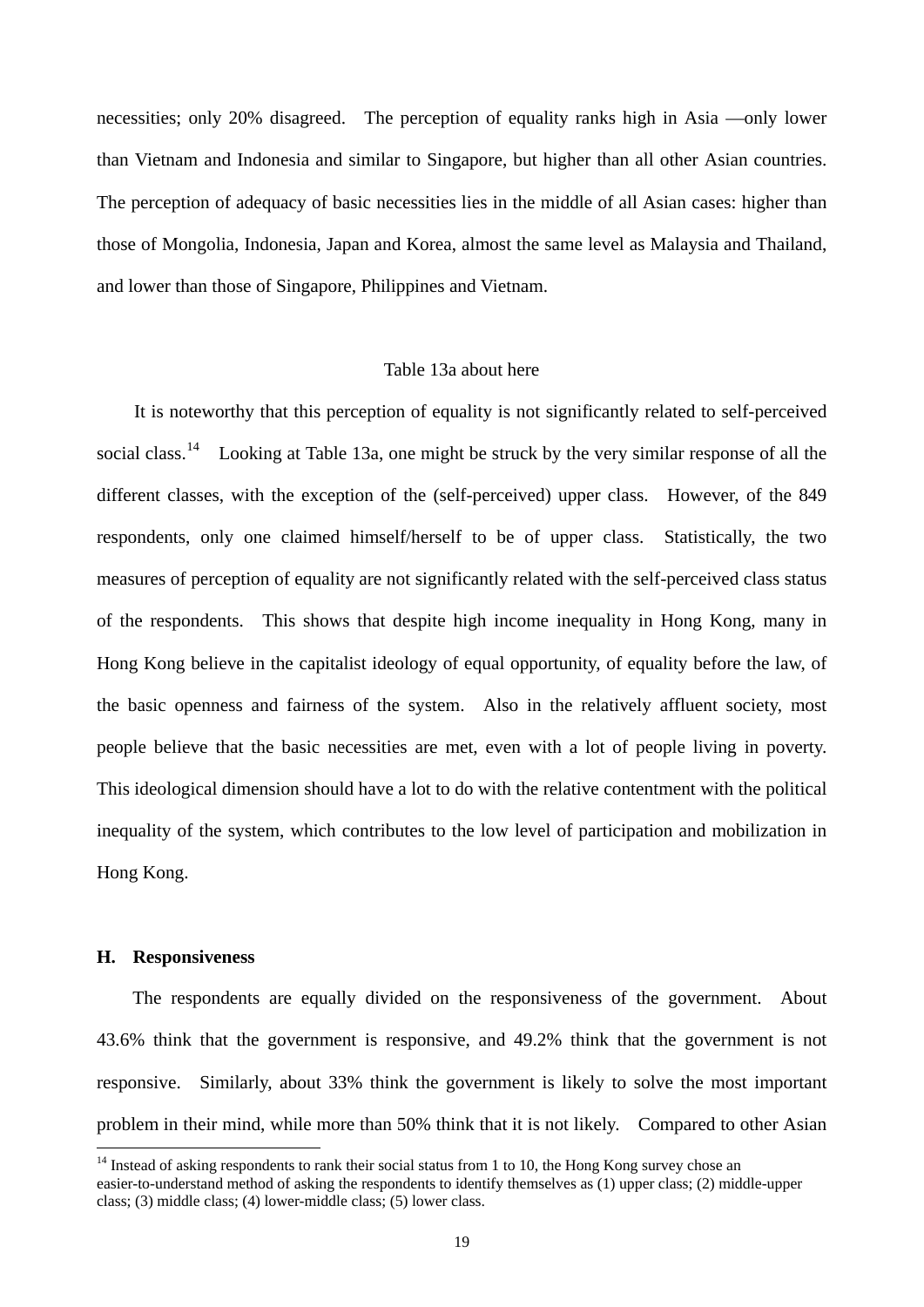<span id="page-21-0"></span>countries, Hong Kong people's confidence in government responsiveness lies in the middle, lower than those of Malaysia, Vietnam, and Singapore, while higher than Japan, Korea, Philippines and Mongolia, at the same level with Indonesia and Thailand. The confidence in government's ability to solve the most important problem, however, is low. The Hong Kong figure is only higher than that of Japan, comparable to Philippines and Taiwan, but lower than all other Asian countries.

#### Table 14 about here

Crosstabulations show that the two variables are statistically related. It is natural that those who think the Hong Kong government is highly responsive show better confidence in the government solving the most important problem. Those who think that the government is not responsive tend to have less confidence in the government's problem-solving capability.

 In Hong Kong's political context, while the Hong Kong government has never been popularly elected, years of "consultative democracy" and general responsiveness to public opinion under the colonial regime have enhanced public confidence in the openness and responsiveness of the government. In comparison, public confidence in government capacity to solve problems seems to be lower. This may have a lot to do with post-handover inability of the government to solve many social and economic problems, weakening public confidence towards the capacity of the regime.<sup>[15](#page-21-0)</sup>

#### **I. A Summary of Quality Assessment**

 $\overline{a}$ 

Chart 1 summarizes the quality assessment of the respondents on Hong Kong's quality of governance and democratic development. In general, the scores concerning rule of law, control of corruption and freedom are high. The scores concerning political efficacy and electoral participation are quite low. Despite high income inequality, the people of Hong Kong have a quite positive evaluation of the equality of the system. The assessments on qualities related to

<sup>&</sup>lt;sup>15</sup> Note that the most common problem people mentioned is "economic problem" or "livelihood problem", which to many people it is natural to assume that it cannot be easily solved in the next five years.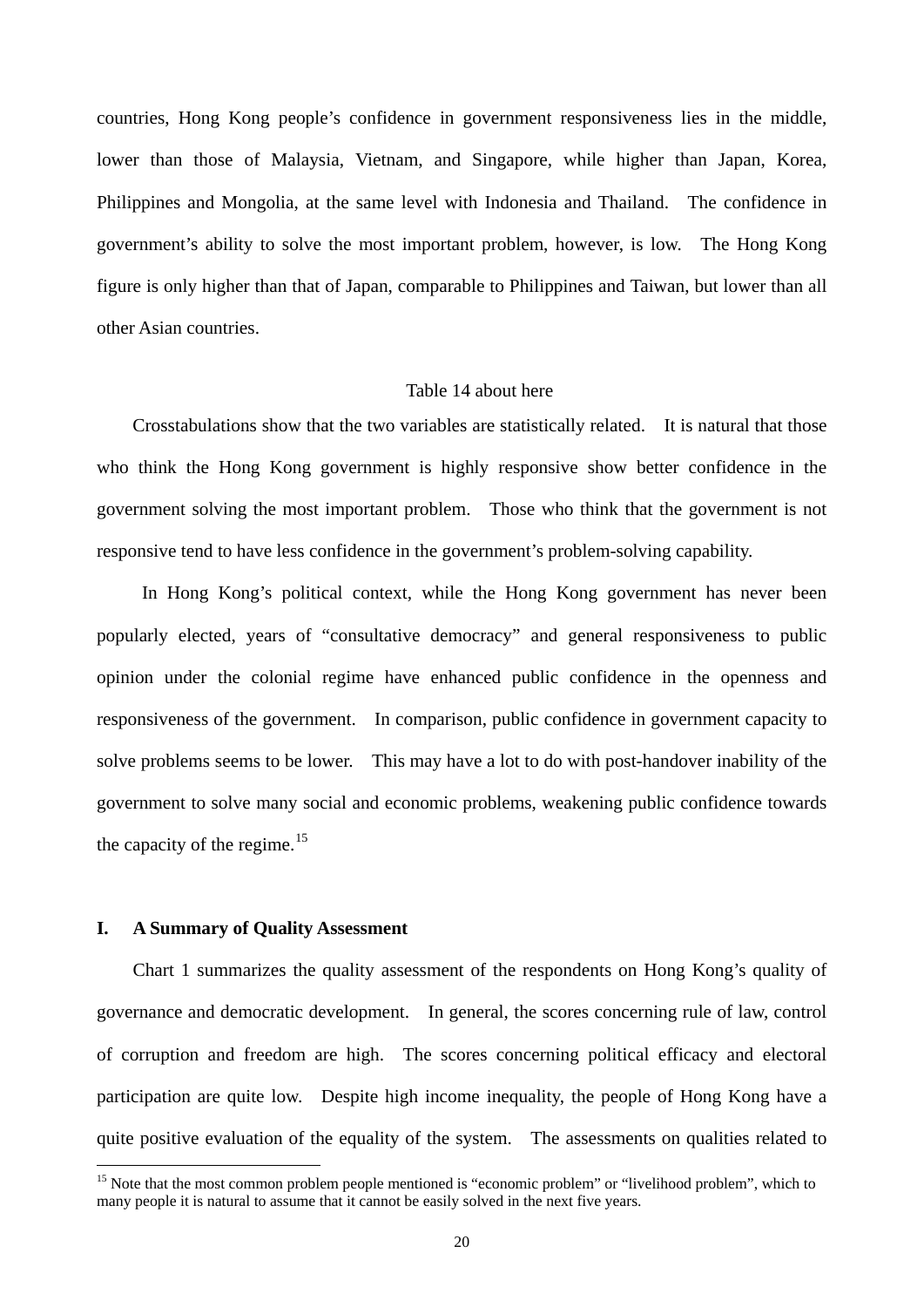democratic governance are only moderate: including the assessment on vertical and horizontal accountability, competition and responsiveness of the government.

#### Chart 1 about here

 Assessing the overall quality of governance in Hong Kong, it seems that a relatively clean and law-abiding government and adequate protection of civil liberties are instrumental in bringing about positive assessments about the non-elected regime. After all, usually corruption and abuse of human rights are two major ills of authoritarian governments, and Hong Kong has avoided both. This partly explains the low level of electoral participation in Hong Kong, as people are relatively content with the state of affairs even without a democratic system. However, the overall assessment of the "democratic qualities" of the system, such as responsiveness, accountability, and competitiveness, is not high. But because of low efficacy and the provision of political goods such as freedom, fairness and rule of law, the general public does not see an urgent need to participate in politics.

#### **J. Quality of Governance and Regime Legitimacy**

Table 15 shows the correlation analysis of the various indicators of support for democracy and the performance indices computed in part I and perception of economic conditions. In general, contentment with the current political situation, including satisfaction with the (albeit slow) development of democracy and diffuse regime support, is correlated with positive evaluation of the regime performance, but not correlated with subjective evaluation of the economic conditions (personal or collective). The correlation coefficients do not show very strong correlation between the tested variables.

#### Table 15 about here

 The regime performance indicators show a weaker correlation with the support for democracy indicators. In general, those who are more supportive of democracy are unhappier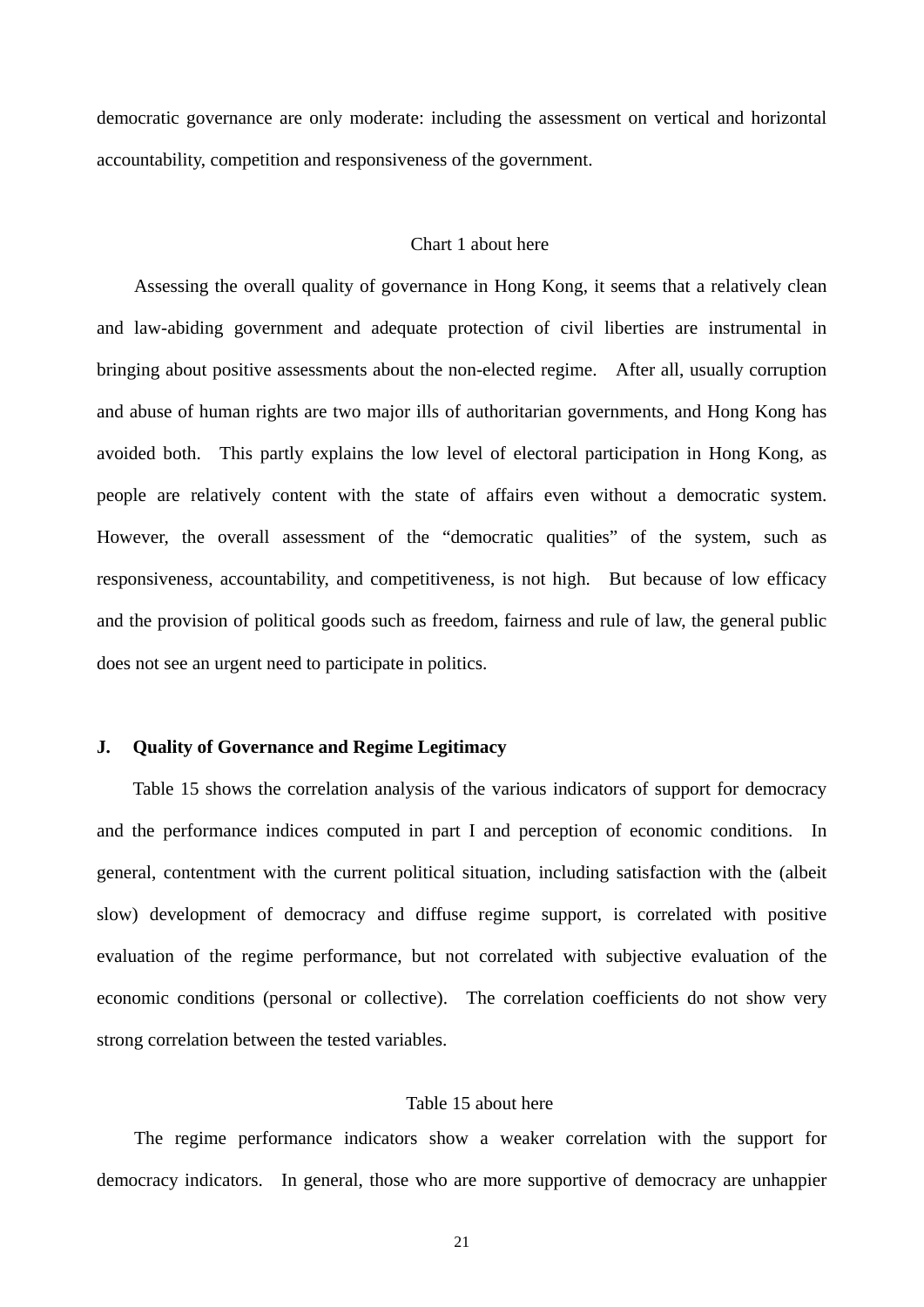about the responsiveness and the vertical accountability of the current regime, but they have a more positive evaluation of the state of rule of law in Hong Kong. Support for democracy is also negatively correlated with the evaluation of equality of the current system; which means democracy supporters are more likely to be unhappy about political inequality in Hong Kong. Perception of economic conditions is only negatively correlated with the rejection of authoritarian alternatives, but not to support for democracy.

 The important lesson from the above analysis is that the satisfaction with regime performance in the protection of rights, equality, and rule of law, and absence of corruption, is a major reason why many in Hong Kong are content with the slow development of democracy and show general support towards the non-elected regime. On the other hand, the perception of economic conditions is not related with regime support or satisfaction with political democracy, showing that in Hong Kong's case, the delivery of systemic political (and not economic) goods are more relevant to sustaining regime support. As Hong Kong is only partly democratic, and the government is still not popularly elected, a higher satisfaction with the current regime will mean a weaker urge for genuine democratic institutions. Those who stress the more intrinsic values rather than instrumental values of democracy are more likely to be unhappy about the responsiveness, accountability and inequality of the Hong Kong political situation, but these may be in the minority.

#### **Conclusion**

Two observations stand out from the data of the Hong Kong 2007 Asian Barometer survey. Firstly, although Hong Kong does not have a popularly-elected government, the public has a very good evaluation on various governance indicators: most notably freedom, rule of law, control of corruption, and equal treatment by the government. They also believe that the government's power is being kept in check by the legislature and other channels. This leads to a general contentment towards the slow growth of democracy in Hong Kong, and a low level of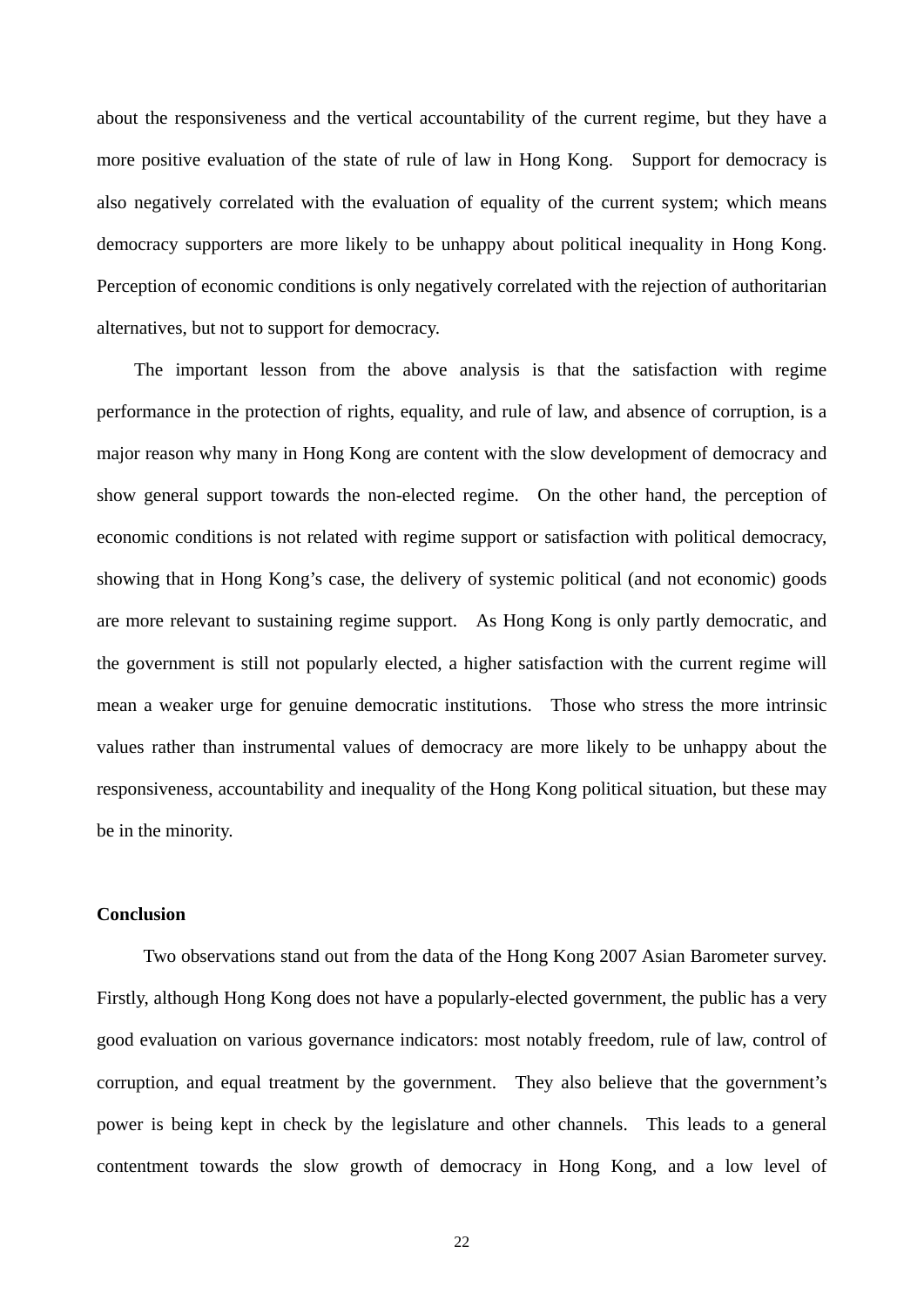mobilization for changing the current regime. Simply put, the Hong Kong people get a good level of governance which usually are associated with consolidated liberal democracies. The Hong Kong people get a lot of "democratic" political goods without having full democratic institutions.

 Secondly, the political interest and political efficacy of Hong Kong people remain very low, at least if compared with other Asian countries. This may have at least partly to do with the general satisfaction with the political situation mentioned above. A good level of rule of law and freedom, low corruption, and moderate responsiveness, all means a less urgent need to participate and change the institutions. In addition, Hong Kong as a Special Administrative Region, and not an independent political entity, has its constitutional rules decided by Beijing or Britain (before 1997), which also served to weaken political efficacy and interest.

 These two features help to explain why Hong Kong can stay as a partially-democratic regime for a long period of time, without major political upheavals or governance crises. Delivery of "democratic" political goods without full-fledged democratic institutions has served to weaken the urge for democracy. Despite a general support for democracy, low efficacy and interest, coupled with good perception of government performance, brings a low level of mobilization that is difficult to overcome the intransigence of Beijing and local conservatives. Temporary impairment of governance in the early post-1997 years, sometimes violating the ethos of rule of law, equality or procedural due process, brought people onto the streets on July 1, 2003, and led to a short-term boost in democratic aspirations. But when government performance improves, or at least the public perceive it to be so, participation quickly subsided. The pragmatic and inefficacious Hong Kong people quickly convinced themselves that they can settle for this slow delivery of democratic institutions. If the non-elected government can maintain this high level of "democratic" performance without democratic institutions, the Hong Kong regime can remain hybrid for a long period of time.

23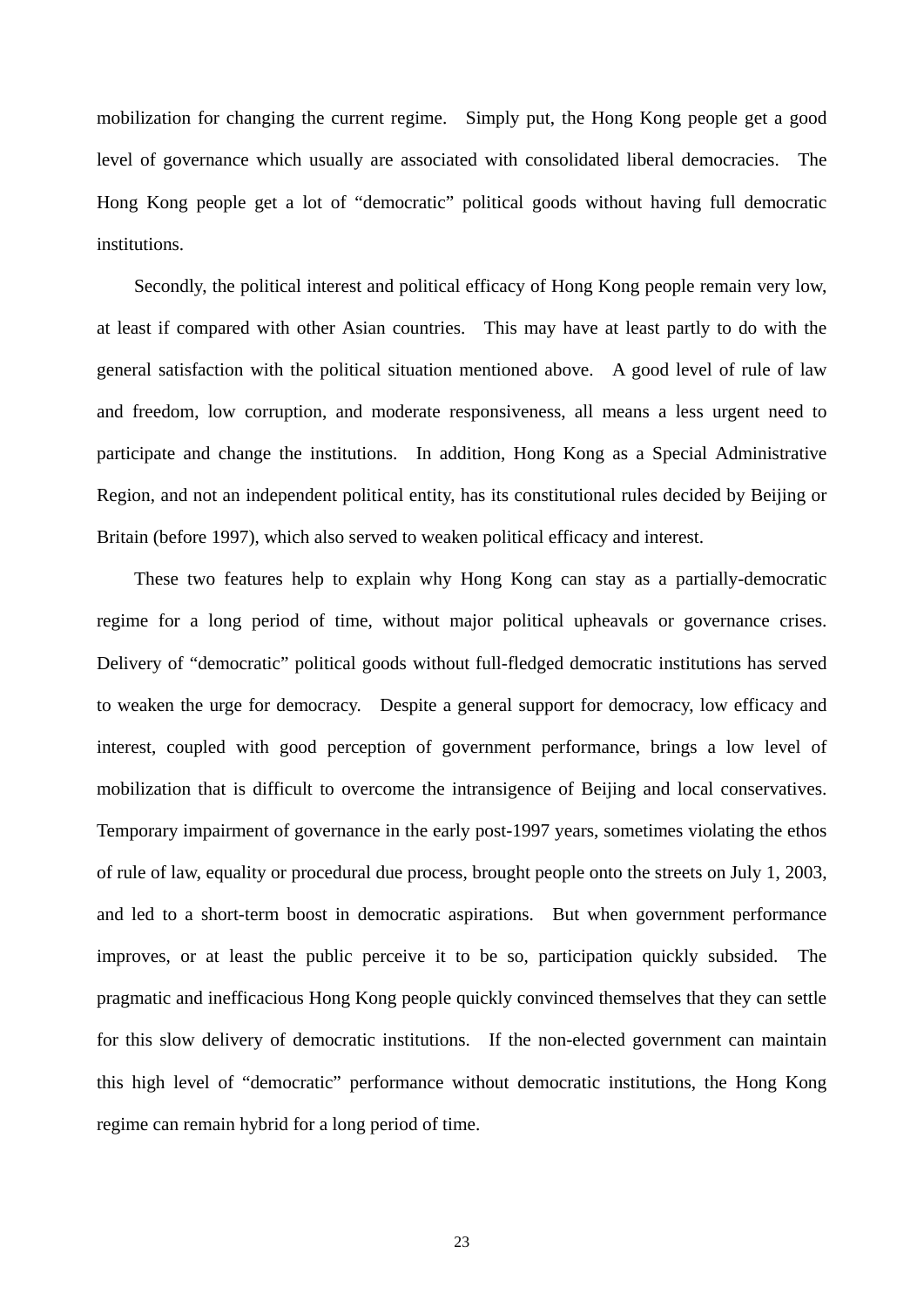## **Tables**

|         | Government Appointed Election Popular Functional<br><b>Officials</b> |    |    |    | Unofficials Committee Election Constituency | Total |
|---------|----------------------------------------------------------------------|----|----|----|---------------------------------------------|-------|
| 1985 11 |                                                                      | 22 | 12 |    | 12                                          | 57    |
| 1988    | - 11                                                                 | 22 | 12 |    | 14                                          | 59    |
| 1991 4  |                                                                      | 17 |    | 18 | 21                                          | 60    |
| 1995    |                                                                      |    | 10 | 20 | 30                                          | 60    |
| 1998    |                                                                      |    | 10 | 20 | 30                                          | 60    |
| 2000    |                                                                      |    | 6  | 24 | 30                                          | 60    |
| 2004    |                                                                      |    |    | 30 | 30                                          | 60    |

# **Table 1 Composition of Hong Kong's Legco, 1985-2004**

# **Table 2 Comparison of Region Indicators**

|         | <b>GDP</b>     | Gini Co-  |      | <b>ENPP</b> in Freedom Freedom WBGI |                |           | <b>WBGI</b>    | <b>WBGI</b> Voice                       | <b>WBGI</b> |
|---------|----------------|-----------|------|-------------------------------------|----------------|-----------|----------------|-----------------------------------------|-------------|
|         | per            | Efficient | 2004 | House                               | House          | Rule of   | Government and |                                         | Control of  |
|         | capita         | (2007)    |      | Political                           | Civil          | Law       |                | Effectiveness accountability corruption |             |
|         | (PPP)          |           |      | Right                               | Liberty        | indicator | indicator in   | Indicator in                            | Indicator   |
|         | in 2006        |           |      | Score in                            | Score in       | in 2006   | 2006           | 2006                                    | in 2006     |
|         | (USD)          |           |      | 2006                                | 2006           |           |                |                                         |             |
| Hong    | 35393. 0.533   |           | 9.8  | $\overline{5}$                      | $\overline{2}$ | 1.45      | 1.76           | 0.55                                    | 1.71        |
| Kong    |                |           |      |                                     |                |           |                |                                         |             |
| Average | 14995.7 0.3892 |           |      | 3.38                                | 3.08           | 0.25      | 0.50           | $-0.18$                                 | 0.15        |
| of East |                |           |      |                                     |                |           |                |                                         |             |
| Asia    |                |           |      |                                     |                |           |                |                                         |             |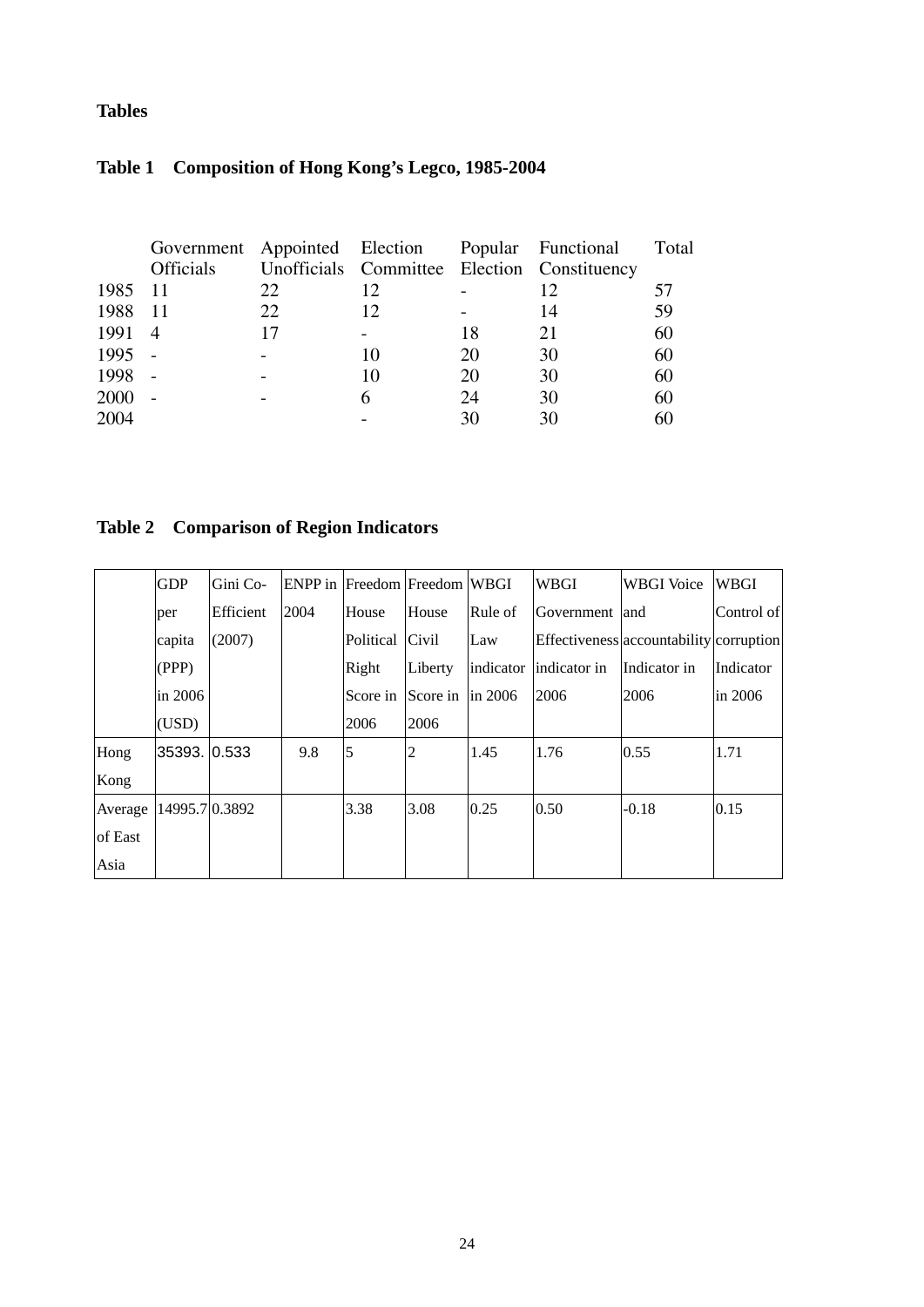## **Table 3 Evaluation on Law-abiding Government: Hong Kong**

# **2007 Survey**

| Court always punish<br>guilty even if they are<br>high-ranking officials | Strongly<br>Agree<br>9.1 | Somewhat<br>Agree<br>68.3 | Somewhat<br>Disagree<br>15.5         | 1.9 | Strongly<br>Disagree | DK/NA<br>5.1 |
|--------------------------------------------------------------------------|--------------------------|---------------------------|--------------------------------------|-----|----------------------|--------------|
| $N = 849$                                                                |                          |                           |                                      |     |                      |              |
|                                                                          | Always                   | the time                  | Most of Sometimes Rarely Never DK/NA |     |                      |              |
| How often do govt.<br>officials abide by law?<br>$N = 849$               | 15.7                     | 37.3                      | 21.8                                 | 8.8 | 1.1                  | 14.6         |

## **Table 4 Trust in Major Institutions**

|                                 | 2006 survey |                | 2001 survey |                |
|---------------------------------|-------------|----------------|-------------|----------------|
|                                 | <b>Yes</b>  | $No^{\dagger}$ | <b>Yes</b>  | N <sub>0</sub> |
| <b>Chief Executive</b>          | 71.5        | 18.3           | N/A         | N/A            |
| <b>Courts</b>                   | 78.0        | 9.4            | 69.6        | 15.3           |
| <b>Chinese Government</b>       | 67.1        | 21.1           | 55.6        | 32.5           |
| <b>Hong Kong Government</b>     | 74.0        | 17.3           | 49.3        | 41.2           |
| <b>Legislative Council</b>      | 57.1        | 24.9           | 51.5        | <b>33.0</b>    |
| <b>Political parties</b>        | 26.7        | 47.0           | 22.0        | 55.0           |
| <b>Civil servants</b>           | 64.6        | 19.9           | 59.5        | 26.4           |
| <b>People's Liberation army</b> | 61.6        | 12.1           | 62.4        | 13.9           |
| <b>Police</b>                   | 84.4        | 8.6            | N/A         | N/A            |
| $N=$                            | 849         |                | 811         |                |

# **Table 5 Perception of Corruption: Hong Kong**

|                                 | 2001 survey | 2007 survey |
|---------------------------------|-------------|-------------|
| <b>Hardly anyone involved</b>   | 6.9         | 16.4        |
| Not a lot of officials involved | 53.5        | 57.2        |
| Most officials are corrupt      | 18.2        | 9.8         |
| Almost everyone is corrupt      | 1.1         | 0.6         |
| Don't Know/No answer            | 20.1        | 15.8        |
| N                               | 811         | 849         |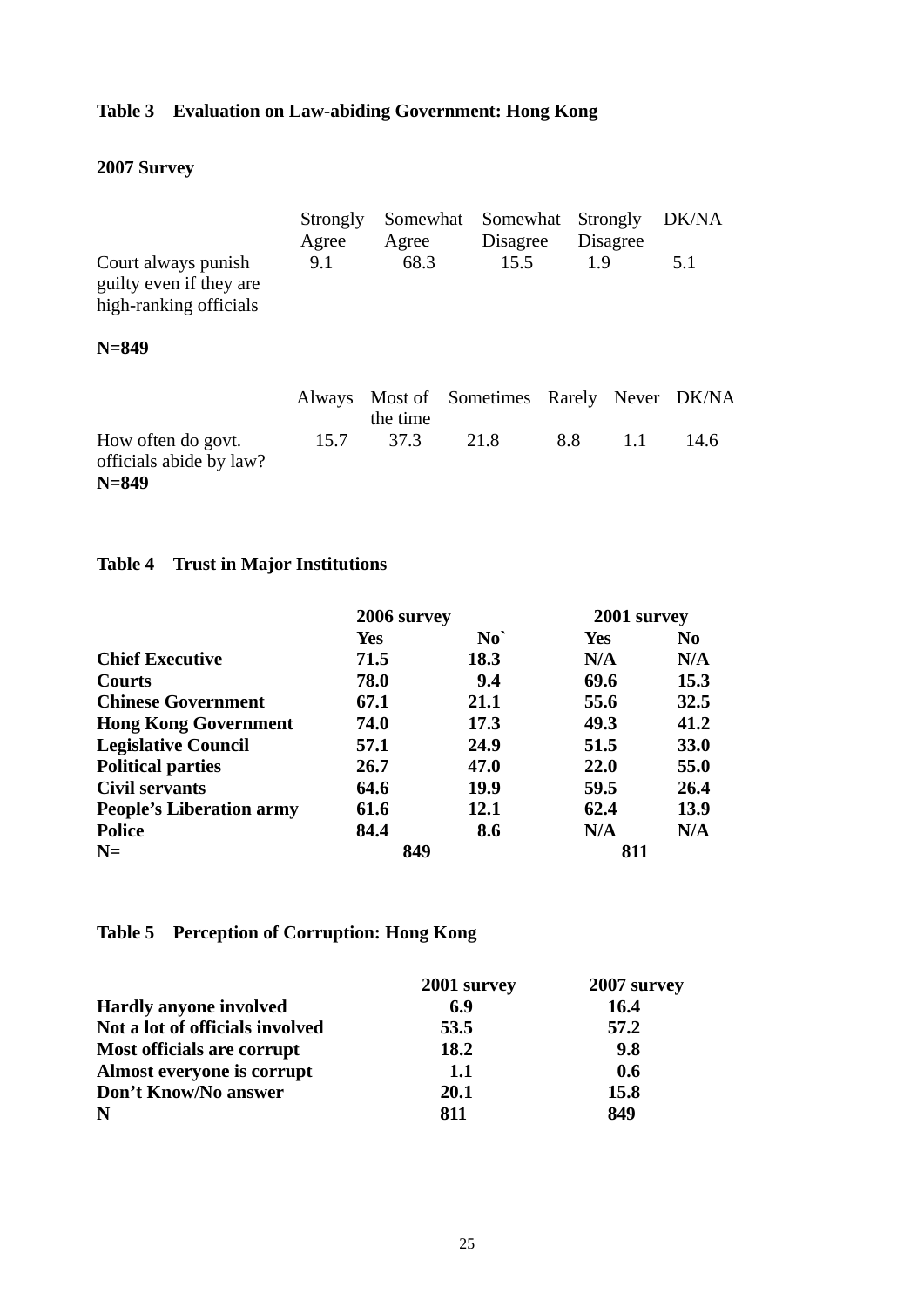## **Table 6 Perception of Controlling Corruption**

# **2001 survey**

|                                                                                 |        |                   | Compared with the Patten government,                             |                             |                         |              |
|---------------------------------------------------------------------------------|--------|-------------------|------------------------------------------------------------------|-----------------------------|-------------------------|--------------|
| Corruption is                                                                   | Much   |                   | Somewhat About the                                               | Somewhat                    | Much                    | NA/DK        |
| under control                                                                   | better | better            | same                                                             | worse                       | worse                   |              |
| Percentage                                                                      | 0.5    | 14.9              | <b>26.6</b>                                                      | 35.9                        | 5.5                     | 16.5         |
| N= 811                                                                          |        |                   |                                                                  |                             |                         |              |
|                                                                                 |        |                   |                                                                  |                             |                         |              |
| 2006                                                                            |        |                   |                                                                  |                             |                         |              |
| Is the government<br>working to crackdown<br>corruption and root<br>out bribes? |        | Doing its<br>best | Doing<br><b>Something</b>                                        | <b>Not</b><br>doing<br>much | Doing<br><b>Nothing</b> | <b>DK/NA</b> |
| $N = 849$                                                                       |        | 36.4              | 53.6                                                             | 3.1                         | 0.5                     | 6.4          |
|                                                                                 |        |                   |                                                                  |                             |                         |              |
| Table 7a                                                                        |        |                   | <b>Assessment of Election Competitiveness</b>                    |                             |                         |              |
|                                                                                 |        |                   | Do you think the Legco elections provide you with real choice of |                             |                         |              |

|                       | parties/candidates? |                |                     |                |               |              |  |
|-----------------------|---------------------|----------------|---------------------|----------------|---------------|--------------|--|
| Party                 | <b>Absolutely</b>   | <b>Usually</b> | <b>Occasionally</b> | N <sub>0</sub> | <b>DK/DNA</b> | <b>Total</b> |  |
| <b>Identification</b> |                     |                |                     |                |               |              |  |
| <b>None</b>           | 8.0                 | 32.5           | <b>26.0</b>         | 14.7           | 18.8          | 100.0        |  |
| <b>Democrats</b>      | <b>19.0</b>         | 32.8           | 33.6                | 12.4           | 2.2           | 100.0        |  |
| <b>Conservatives</b>  | 24.2                | 37.4           | 23.1                | 6.6            | 8.8           | 100.0        |  |
| <b>Total</b>          | 11.9                | 33.2           | <b>27.0</b>         | 13.3           | 14.6          | 100.0        |  |
| $N = 654$             |                     |                |                     |                |               |              |  |

**Table 7b Assessment of Equal Access to Mass Media** 

|                       | Do you agree that parties / candidates have equal access to the |       |                                    |                 |               |              |  |
|-----------------------|-----------------------------------------------------------------|-------|------------------------------------|-----------------|---------------|--------------|--|
|                       |                                                                 |       | mass media in the Legco elections? |                 |               |              |  |
| <b>Party</b>          | <b>Strongly</b>                                                 | Agree | <b>Disagree</b>                    | <b>Strongly</b> | <b>DK/DNA</b> | <b>Total</b> |  |
| <b>Identification</b> | Agree                                                           |       |                                    | <b>Disagree</b> |               |              |  |
| <b>None</b>           | $2.2\,$                                                         | 72.3  | 11.3                               | 1.1             | <b>13.0</b>   | 100.0        |  |
| <b>Democrats</b>      | 7.3                                                             | 75.9  | 14.6                               | 0.0             | 2.2           | 100.0        |  |
| <b>Conservatives</b>  | 1.1                                                             | 86.8  | 7.7                                | 0.0             | 4.4           | <b>100.0</b> |  |
| <b>Total</b>          | <b>3.0</b>                                                      | 74.7  | 11.5                               | 0.8             | <b>10.0</b>   | <b>100.0</b> |  |
| $N = 766$             |                                                                 |       |                                    |                 |               |              |  |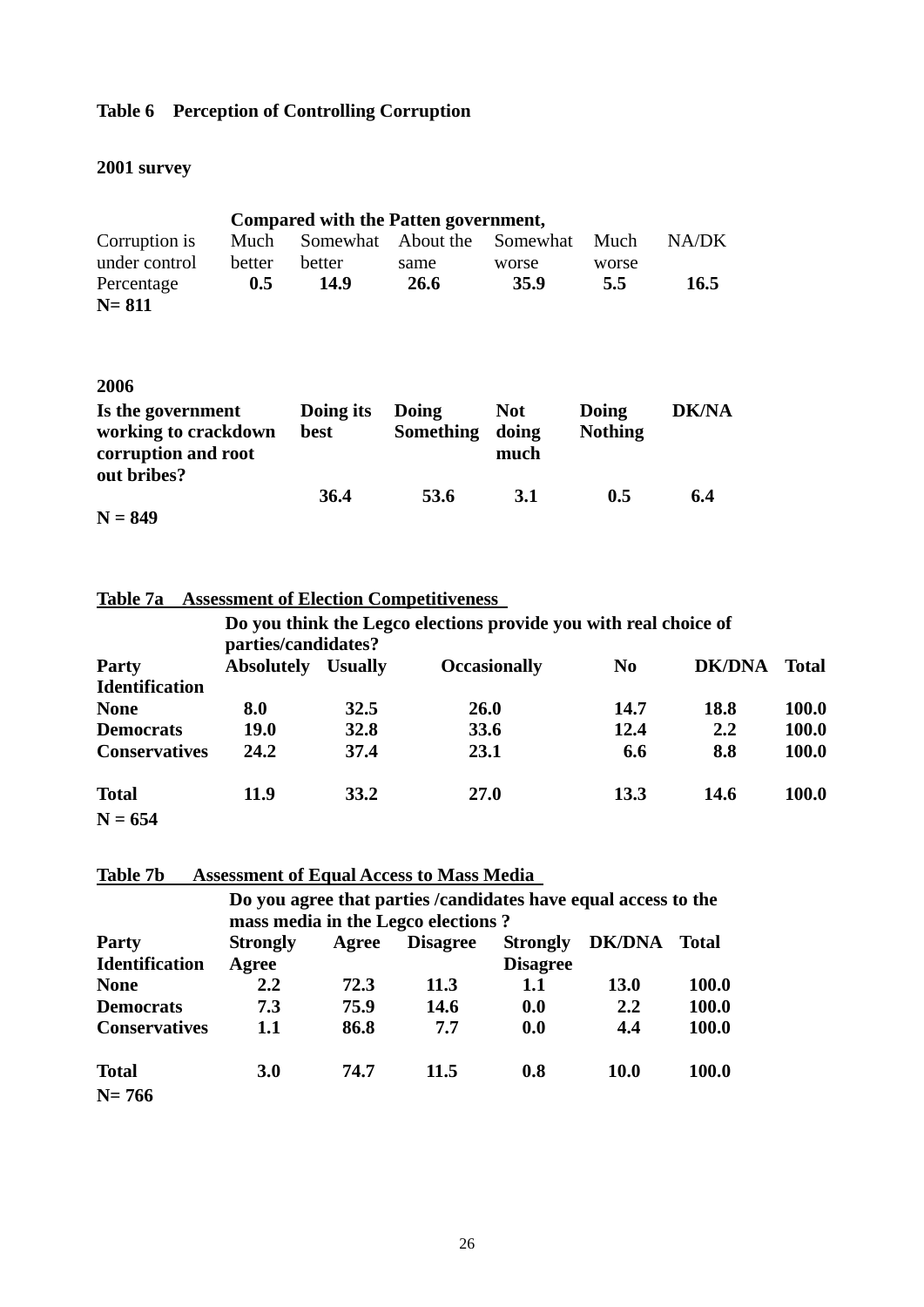|                                       | election? | Overall speaking, how would you rate the fairness of the last |                                              |        |              | <b>Total</b> |
|---------------------------------------|-----------|---------------------------------------------------------------|----------------------------------------------|--------|--------------|--------------|
| <b>Party</b><br><b>Identification</b> | Very fair | <b>Fair but</b><br>with<br>minor<br>problems                  | <b>Fair but</b><br>with<br>major<br>problems | Unfair | <b>DK/NA</b> |              |
| <b>None</b>                           | 11.2      | 52.2                                                          | 11.2                                         | 1.8    | 23.6         | 100.0        |
| <b>Democrats</b>                      | 18.4      | 58.3                                                          | 6.8                                          | 8.7    | 7.8          | <b>100.0</b> |
| <b>Conservatives</b>                  | 13.6      | 65.2                                                          | 10.6                                         | 0.0    | 8.8          | <b>100.0</b> |
| <b>Total</b>                          | 13.3      | 55.5                                                          | 10.1                                         | 3.1    | <b>18.0</b>  | <b>100.0</b> |
| $N = 445$                             |           |                                                               |                                              |        |              |              |

#### **Table 7c Fairness of Elections**

**Table 8a Level of Electoral Participation: Hong Kong in 2001 and 2007** 

|                                         | 2001 survey | 2007 survey |
|-----------------------------------------|-------------|-------------|
| <b>Electoral Participation</b>          |             |             |
| Said they voted                         | 44.6        | 44.0        |
| <b>Participated in Campaign Rallies</b> | 2.1         | 1.6         |
| <b>Persuaded others to vote</b>         | 5.5         | 4.7         |
| <b>Campaigned for candidates</b>        | 0.7         | 1.5         |
| Did all of the above                    | 0.4         | 0.8         |
| N                                       | 811         | 849         |

## **Table 8b Demographic Background and Electoral Participation: Hong Kong 2007 Survey**

| <b>Gender</b>                         |             |        |                                          | <b>Education</b>      |                                             |                                 |                                  |              |
|---------------------------------------|-------------|--------|------------------------------------------|-----------------------|---------------------------------------------|---------------------------------|----------------------------------|--------------|
| Partici-<br>pation                    | <b>Male</b> | Female | <b>College</b><br><sub>or</sub><br>above | High<br><b>School</b> | <b>Some</b><br><b>High</b><br><b>School</b> | <b>Primary</b><br><b>School</b> | Little or no<br><b>Education</b> | <b>Total</b> |
| <b>Voted</b>                          | 43.6        | 45.1   | 54.9                                     | 44.6                  | 38.3                                        | 44.4                            | 39.3                             | 44.4         |
| <b>Attended</b><br><b>Rallies</b>     | 1.8         | 1.5    | 2.2                                      | 1.0                   | 0.8                                         | 2.5                             | 3.3                              | 1.6          |
| Campaign<br>for<br><b>Candidates</b>  | 1.8         | 1.3    | 1.6                                      | 0.5                   | 0.8                                         | 3.1                             | 3.3                              | 1.5          |
| <b>Persuaded</b><br>others to<br>vote | 4.9         | 4.6    | 7.7                                      | 3.6                   | 2.5                                         | 6.9                             | 1.6                              | 4.7          |
| Did all                               | 1.0         | 0.7    | 0.5                                      | 0.0                   | 0.8                                         | 1.9                             | 1.6                              | 0.8          |

**N = 849**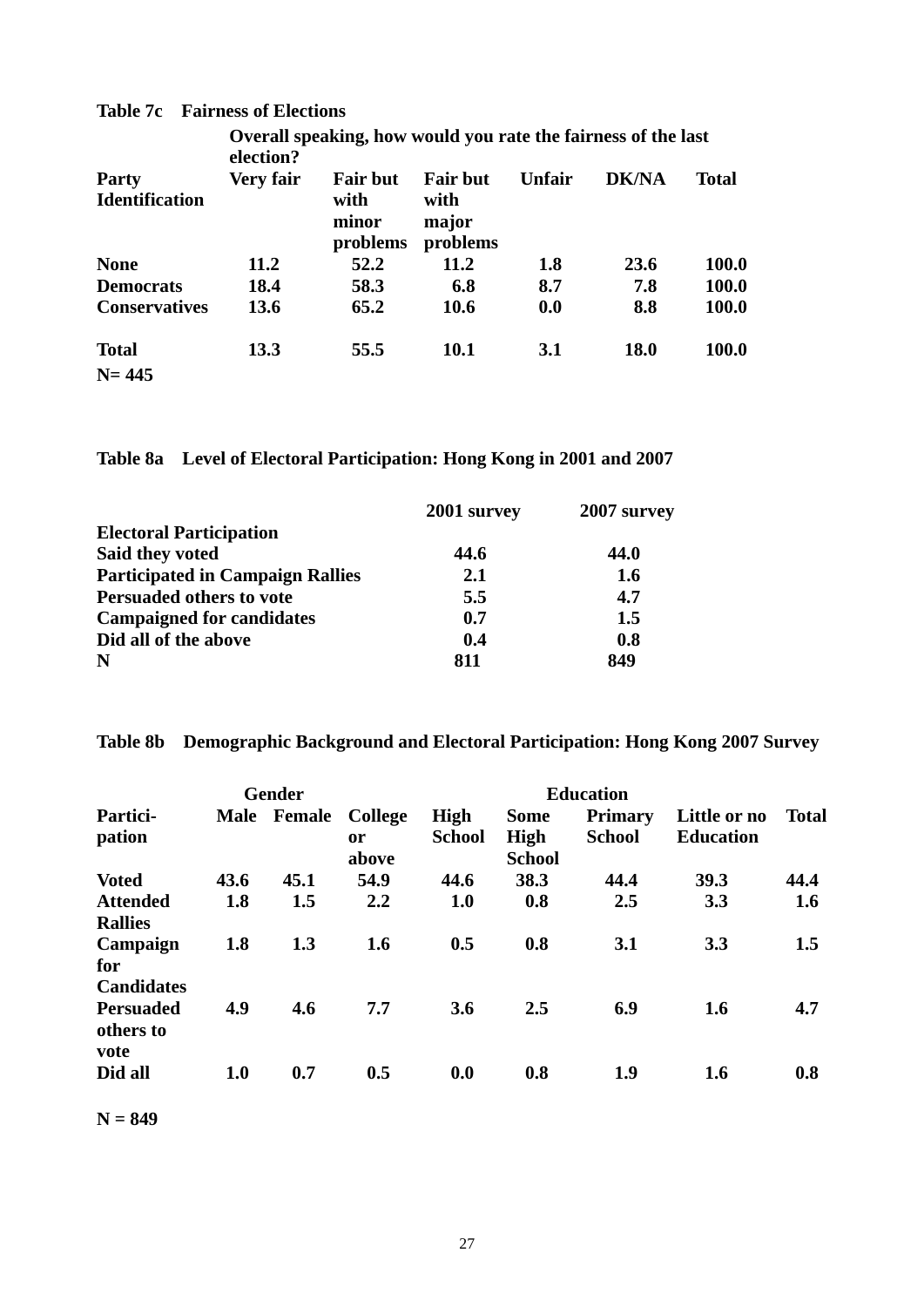# **Table 9a Political Interest: Hong Kong in 2001 and 2007**

| How interested are you in politics? |                                              |                               |                                     |                        |              |                          |              |  |
|-------------------------------------|----------------------------------------------|-------------------------------|-------------------------------------|------------------------|--------------|--------------------------|--------------|--|
|                                     | <b>Very</b><br>interested                    | <b>Somewhat</b><br>interested |                                     | Not very<br>interested |              | Not at all<br>interested | <b>DK/NA</b> |  |
| 2001 survey<br>$(N=811)$            | 1.6                                          | <b>16.0</b>                   |                                     | 55.1                   | 25.9         |                          | 1.4          |  |
| 2007 survey<br>$(N=849)$            | <b>2.9</b>                                   | 21.1                          |                                     | 53.6                   |              | 20.1                     | 2.2          |  |
|                                     | How often do you follow news about politics? |                               |                                     |                        |              |                          |              |  |
|                                     | Everyday                                     | <b>Few times</b><br>per week  | <b>Once or</b><br>twice per<br>week | Rarely                 | <b>Never</b> | <b>DK/NA</b>             |              |  |
| 2001 survey<br>$(N = 811)$          | 46.5                                         | 12.8                          | 12.8                                | 20.3                   | 6.9          | 0.6                      |              |  |
| 2007 survey<br>$(N=849)$            | 44.6                                         | 11.3                          | 13.7                                | 18.8                   | 0.0          | 11.5                     |              |  |

**Table 9b Political Efficacy: Hong Kong 2001 and 2007** 

|                          |                 | I think I have the ability to participate in politics                                                   |                  |                 |              |
|--------------------------|-----------------|---------------------------------------------------------------------------------------------------------|------------------|-----------------|--------------|
|                          | <b>Strongly</b> | <b>Somewhat</b>                                                                                         | <b>Somewhat</b>  | <b>Strongly</b> | <b>DK/NA</b> |
|                          | agree           | agree                                                                                                   | <b>Disagaree</b> | <b>Disagree</b> |              |
| 2001 survey<br>$(N=811)$ | 0.1             | 3.8                                                                                                     | 80.4             | 11.3            | 4.3          |
| 2007 survey<br>$(N=849)$ | 0.2             | 10.2                                                                                                    | 63.7             | 19.6            | 6.3          |
|                          |                 | Sometimes politics and government seems so complicated that a<br>person like me can't really understand |                  |                 |              |
|                          | <b>Strongly</b> | <b>Somewhat</b>                                                                                         | <b>Somewhat</b>  | <b>Strongly</b> | <b>DK/NA</b> |
|                          | agree           | agree                                                                                                   | <b>Disagaree</b> | <b>Disagree</b> |              |
| 2001 survey<br>$(N=811)$ | 6.9             | 73.1                                                                                                    | 14.9             | 0.4             | 5.3          |
| 2007 survey<br>$(N=849)$ | 9.8             | 66.0                                                                                                    | 19.2             | 0.7             | 4.4          |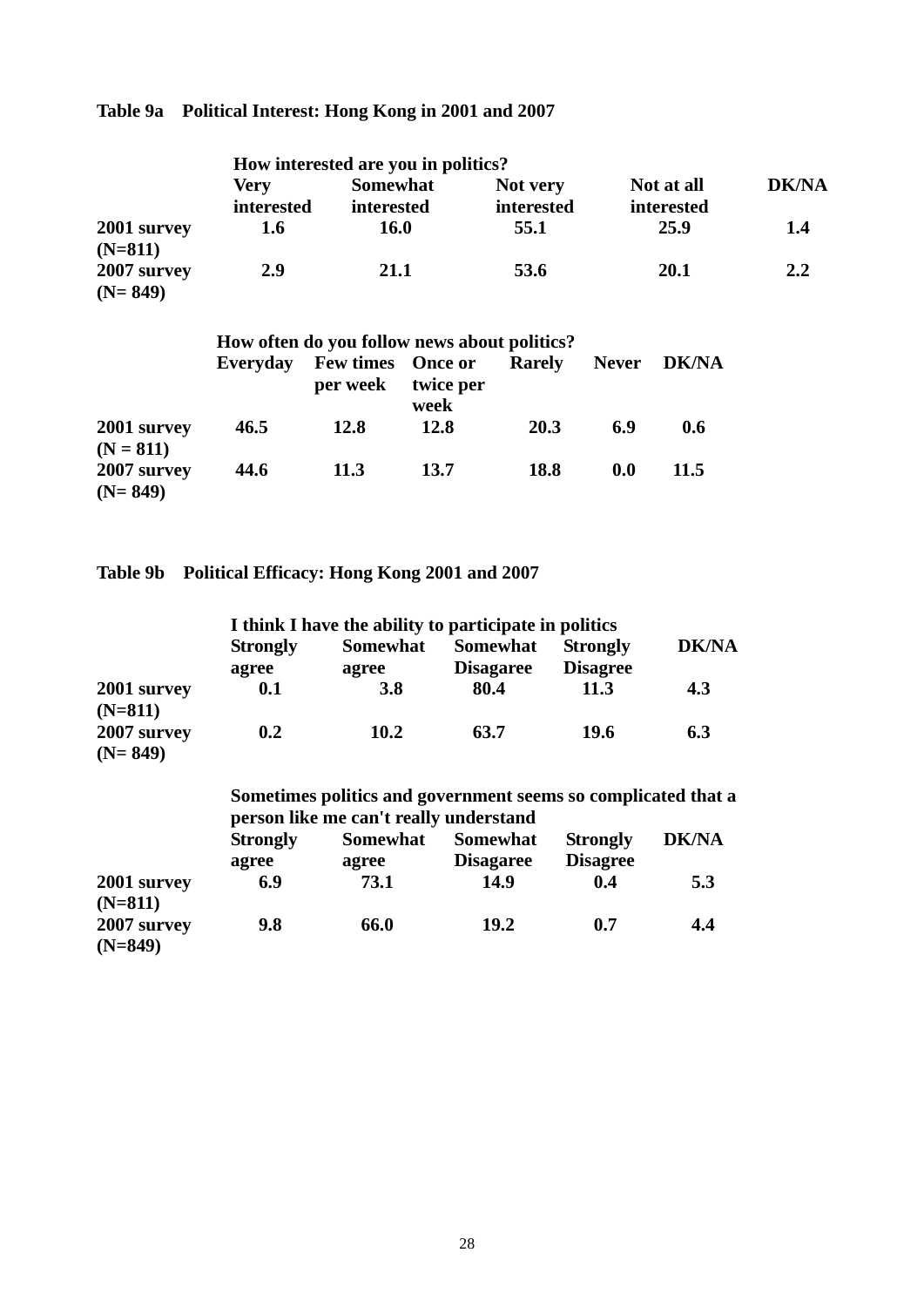## **Table 9c Political Efficacy and Demographics: Hong Kong 2007**

|                                                     | <b>Percentage of People with Efficacy</b> |               |                     |                  |                        |                   |                 |       |  |
|-----------------------------------------------------|-------------------------------------------|---------------|---------------------|------------------|------------------------|-------------------|-----------------|-------|--|
|                                                     |                                           | <b>Gender</b> |                     | <b>Education</b> |                        |                   |                 |       |  |
|                                                     | Male                                      | Female        | College<br>or above | High<br>School   | Some<br>High<br>school | Primary<br>school | Little<br>or no | Total |  |
| Perceived ability<br>to participate in<br>politics  | <b>16.1</b>                               | 7.1           | 19.8                | 8.7              | 9.0                    | 8.5               | 7.4             | 11.2  |  |
| Politics too<br>complicated for<br>me to understand | 74.2                                      | 83.6          | 59.6                | 78.1             | 87.3                   | 90.2              | 90.1            | 79.4  |  |

**Table 10 Evaluation of Vertical Accountability: Hong Kong 2007** 

|                      |       | Strongly Somewhat Somewhat Strongly DK/NA |                 |                 |     |
|----------------------|-------|-------------------------------------------|-----------------|-----------------|-----|
|                      | Agree | Agree                                     | <b>Disagree</b> | <b>Disagree</b> |     |
| People have power to | 1.2   | <b>27.0</b>                               | 56.3            | 5.8             | 9.8 |
| change a gov't they  |       |                                           |                 |                 |     |
| don't like           |       |                                           |                 |                 |     |

|                                                                               |     | Always Most of<br>the time | Sometimes Rarely Never DK/NA |             |     |      |
|-------------------------------------------------------------------------------|-----|----------------------------|------------------------------|-------------|-----|------|
| How often does the govt.<br>withhold information from<br>public?<br>$N = 849$ | 8.5 | <b>13.1</b>                | 45.8                         | <b>12.0</b> | 4.9 | 15.7 |

# **Table 11 Evaluation of Horizontal Accountability: Hong Kong 2007**

| Is the Legislative Council able to keep the government in check? |         |         |         |                   |      |
|------------------------------------------------------------------|---------|---------|---------|-------------------|------|
|                                                                  | Verv    | Capable | Not     | Not Capable DK/NA |      |
|                                                                  | Capable |         | Capable | at all            |      |
| <b>Percentage</b>                                                | 2.1     | 56.3    | 25.2    | 4.1               | 12.3 |
| $N = 849$                                                        |         |         |         |                   |      |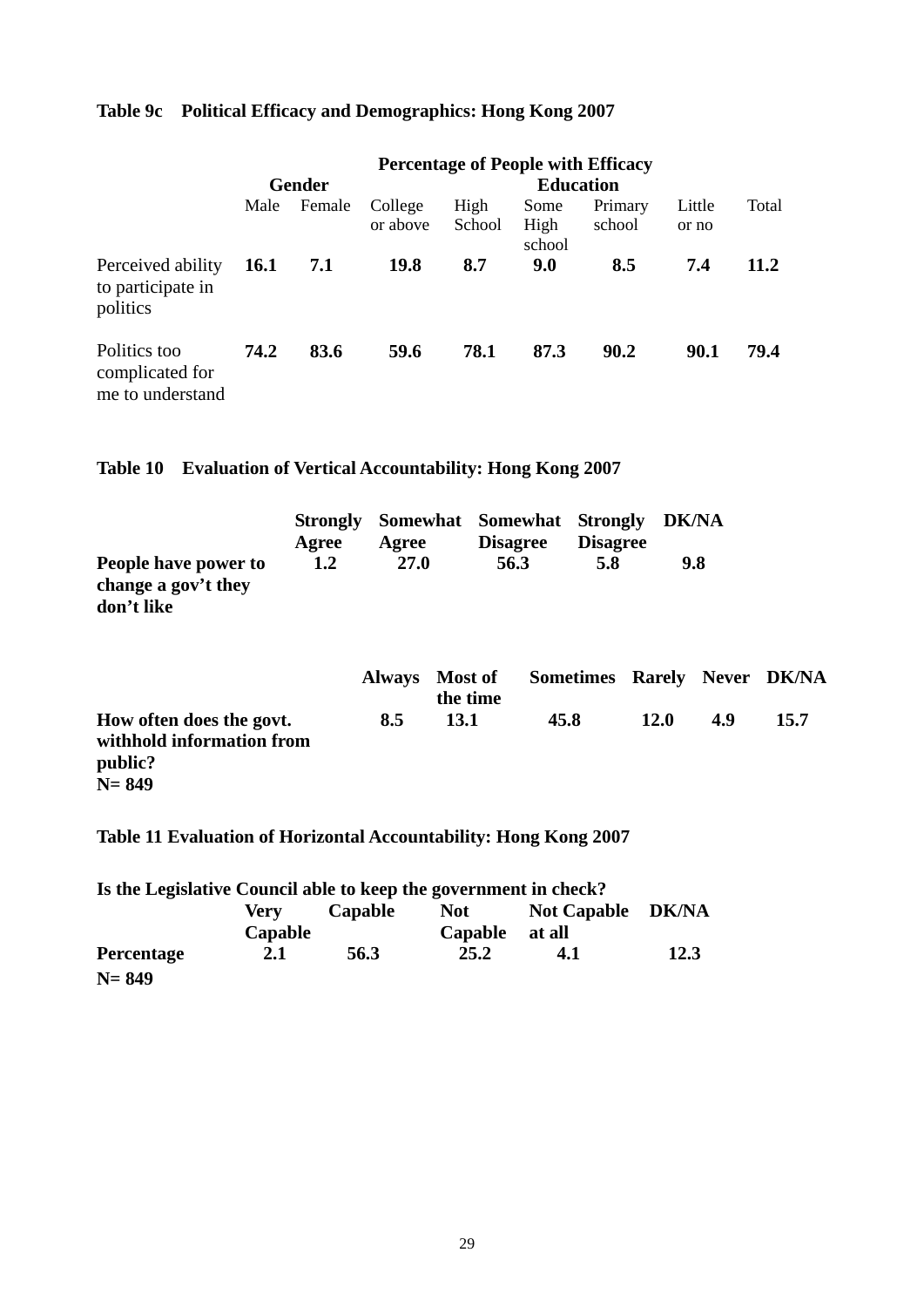### **Table 12 Evaluation of Freedom: Hong Kong 2007**

|                                                             | <b>Strongly</b><br>Agree | Agree | Somewhat Somewhat Disagree DK/NA<br><b>Disagree</b> |     |     |
|-------------------------------------------------------------|--------------------------|-------|-----------------------------------------------------|-----|-----|
| People are free to<br>speak what they think<br>without fear | 6.7                      | 77.1  | 12.5                                                | 0.5 | 3.2 |
| People can join<br>organization they like<br>without fear   | 6.0                      | 74.1  | <b>13.8</b>                                         | 0.1 | 6.0 |

## **Table 13a Social Status and Equal Treatment: Hong Kong 2007**

| <b>Self-perception of Class</b> |                 |              |                 |        |                 |       |           |           |
|---------------------------------|-----------------|--------------|-----------------|--------|-----------------|-------|-----------|-----------|
| <b>Equal Treatment</b>          |                 | Upper        | Upper<br>Middle | Middle | Lower<br>Middle | Lower | DK/<br>NΑ | Total     |
| <b>Everyone treated</b>         | Agree           | <b>100.0</b> | 61.9            | 62.1   | 64.0            | 64.4  |           | 64.2 63.4 |
| equally by govt                 | <b>Disagree</b> | 0.0          | 38.1            | 35.7   | 34.1            | 28.8  | 28.8      | 33.1      |
|                                 | <b>DK/NA</b>    | 0.0          | 0.0             | 2.2    | 1.9             | 6.8   | 7.0       | 3.5       |

**N= 849** 

|                           |                 |              | <b>Self-perception of Class</b> |        |        |       |             |             |
|---------------------------|-----------------|--------------|---------------------------------|--------|--------|-------|-------------|-------------|
| <b>Equal Treatment</b>    |                 | Upper        | Upper                           | Middle | Lower  | Lower | DK/         | Total       |
|                           |                 |              | Middle                          |        | Middle |       | NA          |             |
| <b>Everyone has basic</b> | Agree           | <b>100.0</b> | 76.2                            | 80.9   | 75.8   | 79.5  | 64.5        | 78.0        |
| necessities               | <b>Disagree</b> | 0.0          | 23.8                            | 18.8   | 22.9   | 17.1  | 19.4        | <b>20.0</b> |
|                           | <b>DK/NA</b>    | 0.0          | 0.0                             | 0.4    | 1.3    | 3.4   | <b>16.1</b> | <b>2.0</b>  |
| $N = 849$                 |                 |              |                                 |        |        |       |             |             |

### **Table 14 Evaluation of System Responsiveness: Hong Kong 2007**

|                          | problem in the next 5 years?       |                |        |                    |                  |                  |       |  |  |
|--------------------------|------------------------------------|----------------|--------|--------------------|------------------|------------------|-------|--|--|
|                          |                                    | Very<br>likely | Likely | Not very<br>likely | Very<br>unlikely | DK/<br><b>NA</b> | Total |  |  |
| How well do<br>you think | <b>Very</b><br>responsive          | 23.1           | 4.1    | 1.8                | 3.5              | 5.0              | 3.5   |  |  |
| the govt.<br>respond to  | <b>Largely</b><br>responsive       | 61.5           | 51.3   | 37.1               | 24.4             | 33.3             | 41.1  |  |  |
| people's<br>wishes       | Not very<br>responsive             | 15.4           | 40.1   | 57.2               | 60.5             | 36.7             | 48.7  |  |  |
|                          | <b>Not</b><br>responsive<br>at all | 0.0            | 0.4    | 1.4                | 11.6             | 0.0              | 2.1   |  |  |
|                          | <b>DK/NA</b>                       | 0.0            | 4.1    | 4.1                | 0.0              | 25.0             | 4.6   |  |  |

#### **How likely is the govt. going to solve the most important problem in the next 5 years?**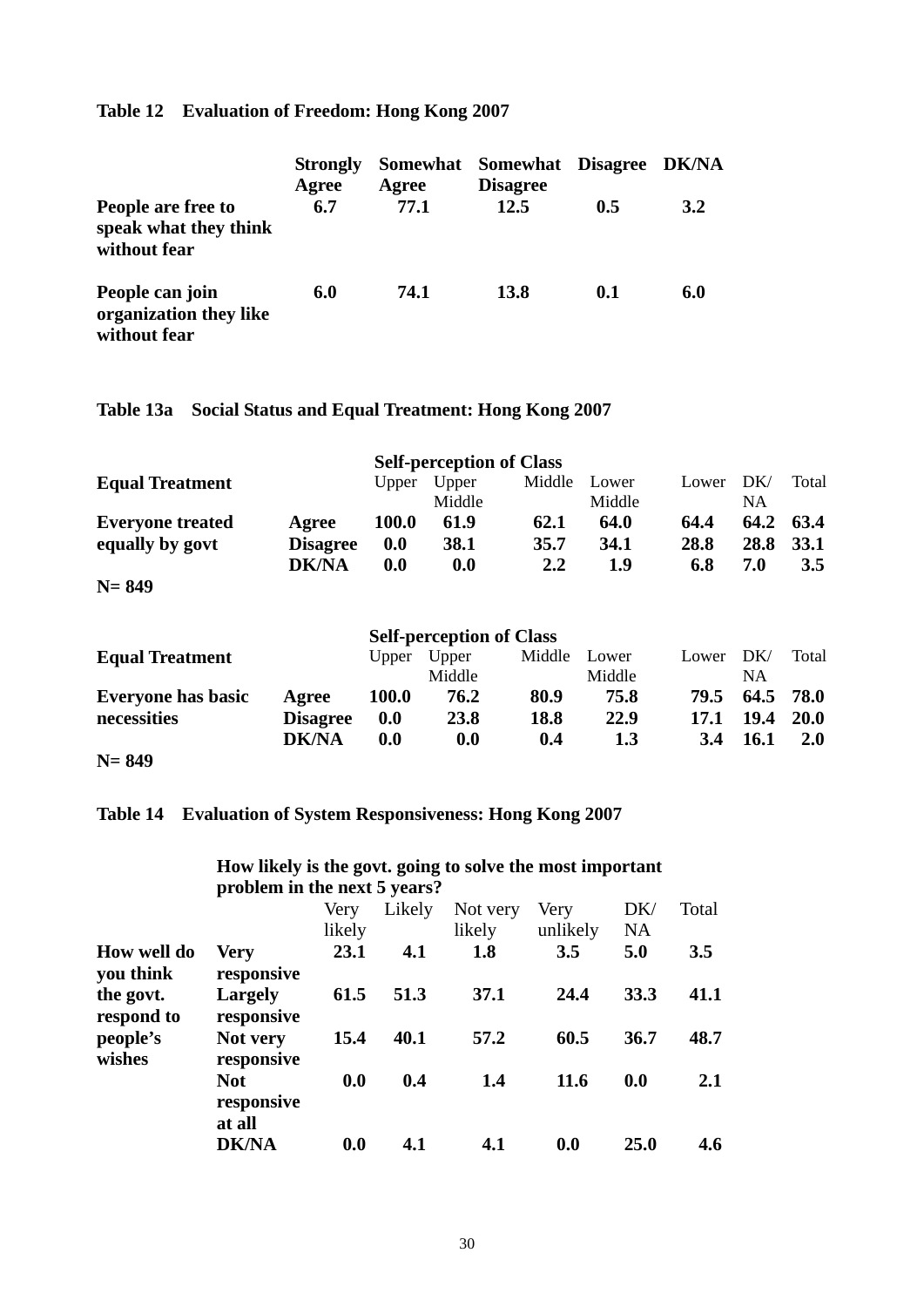